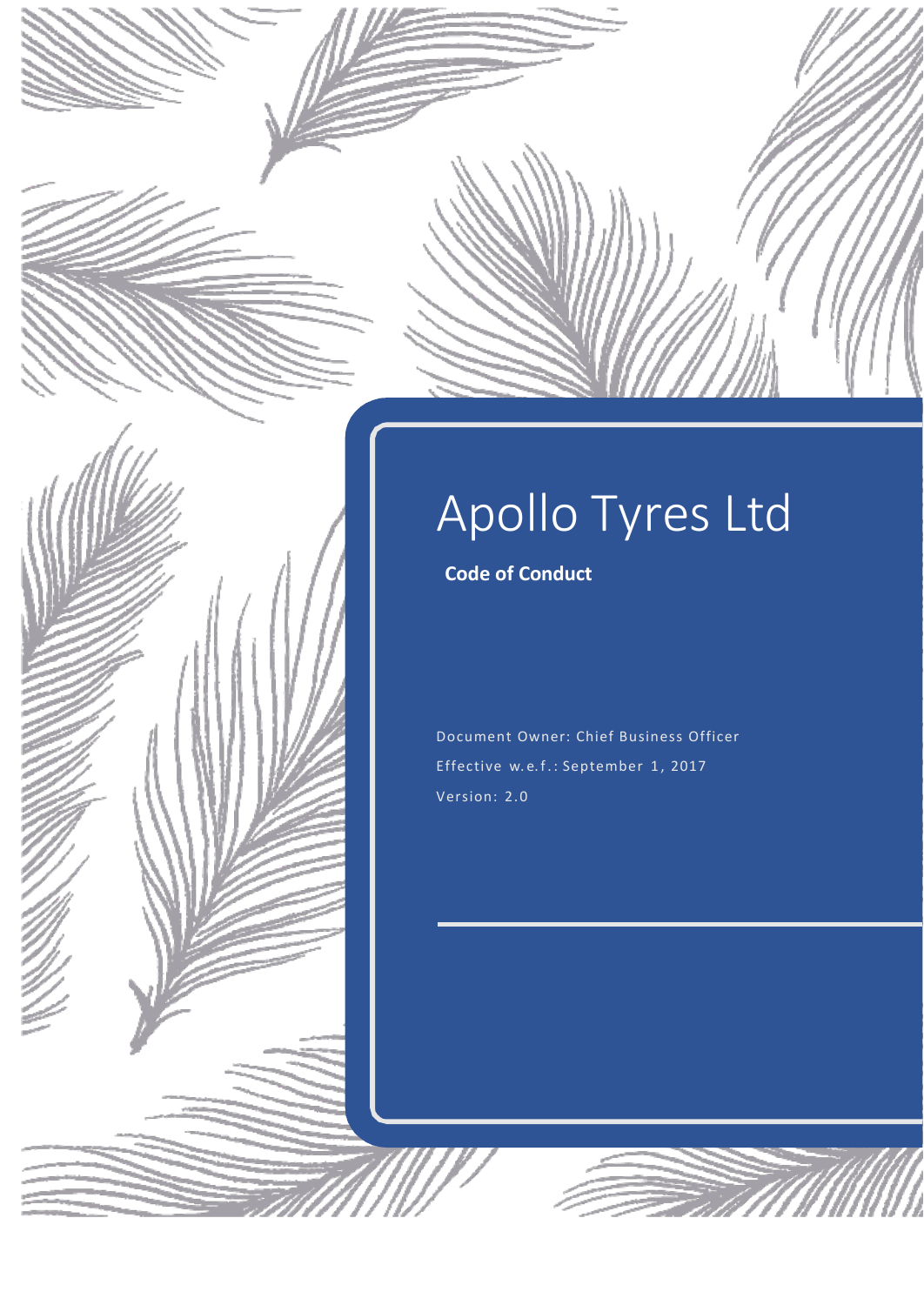

# Contents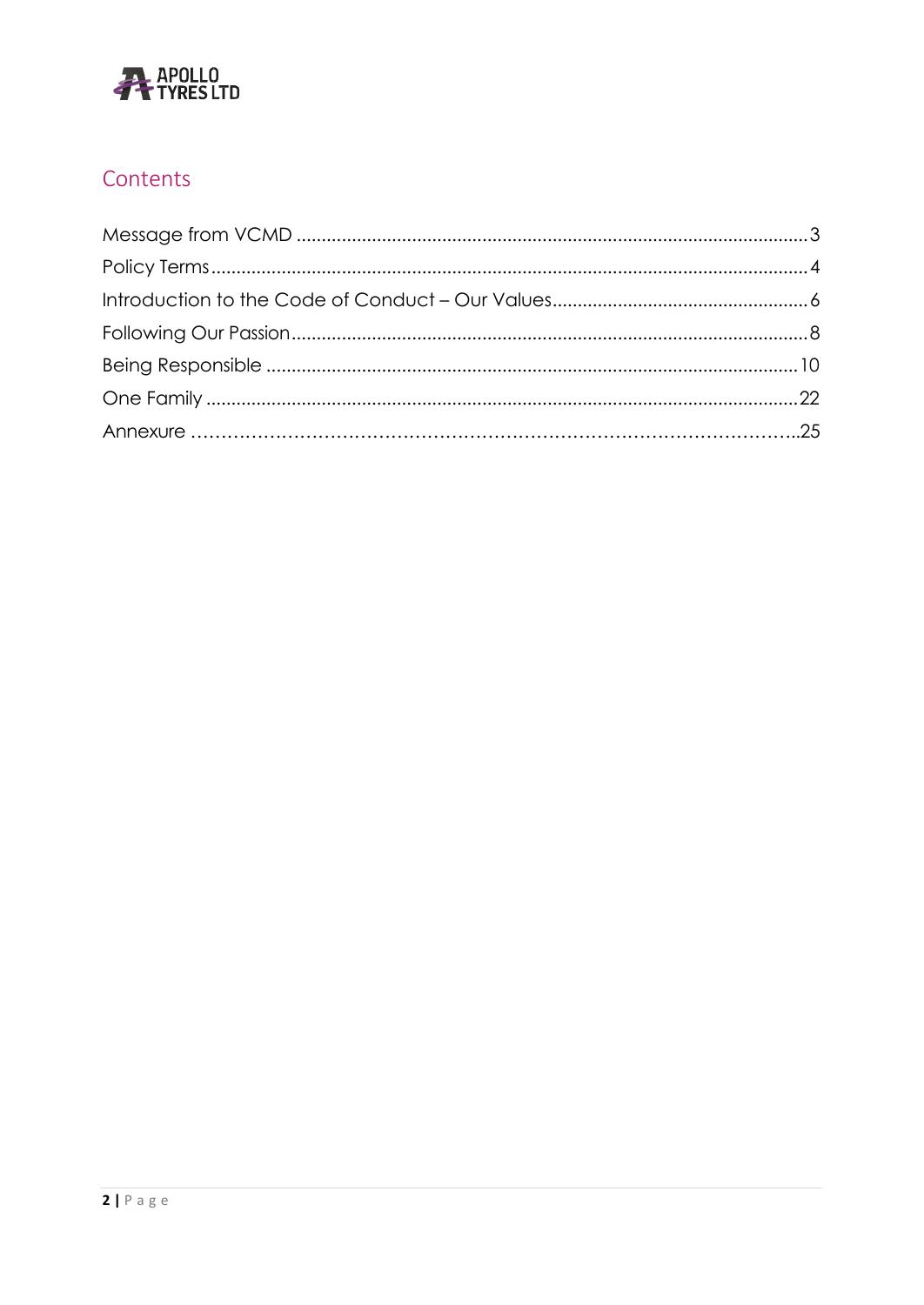

# <span id="page-2-0"></span>Message from VCMD



As Apollo Tyres continues on its journey of Internationalisation, we aim tto build on the reputation that we have established over the last five decades. Our reputation affects many aspects of our business ‐ how our customers feel about our products; whether investors want to buy our shares; how business partners perceive us; and whether employees find Apollo Tyres a great place to work. For this reason, it is important that we maintain and enhance our reputation through strong integrity and ethical conduct. This Code of Conduct is designed as a guide to support you to undertake your work in line with the Apollo Values, Internal Policies and the Laws/ Regulations that exist in the countries where we do business. To obtain a high level of ethics and integrity does not purely mean compliance with policies and laws, it also means leading by example in the way we do business and in the way that we behave towards colleagues, candidates, clients, business partners and investors.

Not following the Code may result in breaches of law and regulations and a loss of reputation. For individuals, it could also mean disciplinary action or dismissal. It is therefore essential that you familiarise yourself with the Code and make following it a daily habit.

If you have any queries or concerns about what the Code means or how you should behave in any situation, it is important that you seek guidance from HR or the Compliance Officer.

Similarly, if you believe the Code has been broken by anyone in the company, we encourage you to raise it through the reporting process in the knowledge that we will not tolerate retaliation of any kind from anyone.

I am relying on each of you to play your part in ensuring that Apollo Tyres continues to be a company we can all be proud of.

Neeraj Kanwar Vice Chairman and Managing Director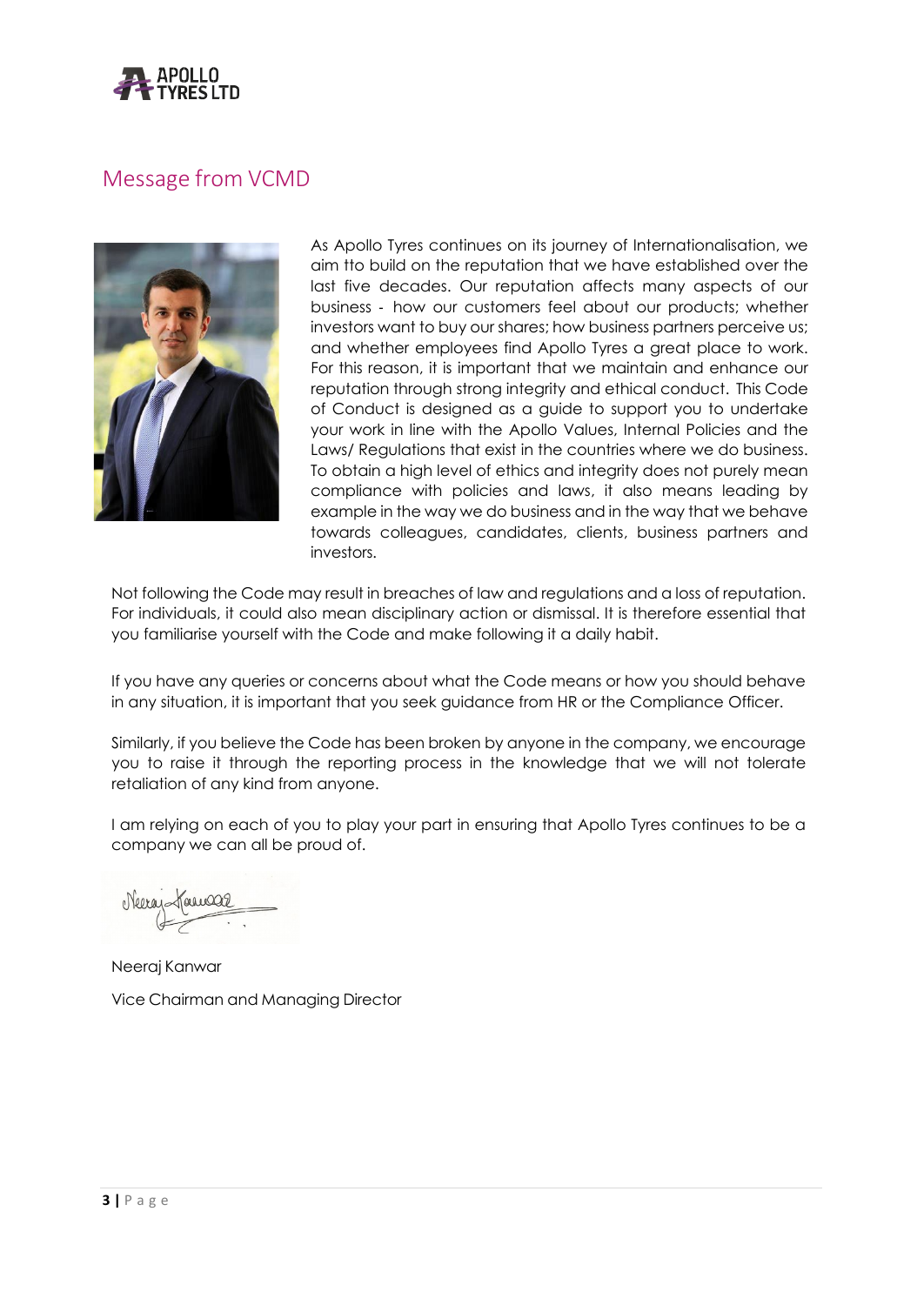

# <span id="page-3-0"></span>Policy Terms

# **Owner of the Code of Conduct Policy (known as "Policy" or "The Code")**

Chief Business Officer

## **Exceptions**

Any exceptions to the norms laid down in this Code may be at the discretion of the Managing Directors or any appropriate authority delegated by them.

### **Definitions**

The definitions used throughout the Code of Conduct are included in the final section.

#### **Amendments**

- A. The Code of Conduct may be amended from time to time by the Board based on the recommendation of the Business Responsibility and Sustainability Committee.
- B. The Policy Owner is also authorized to make amendment in this policy in case of any amendment(s), clarification(s), circular(s), etc. issued by the statutory authorities, necessitating the amendment in the policy.
- C. It is the responsibility of the Policy Owner to ensure effective communication of the Code of Conduct.

#### **Applicability**

The Code applies to all employees (i.e. employees with permanent or fixed term contracts, including senior executive (managerial) contracts and also temporary agency workers, 'Employees' or 'colleagues') working for Apollo Tyres Ltd ('ATL' or 'Company' or 'Apollo Tyres') including associates, subsidiaries or joint ventures, no matter where you are located in the world.

This Policy have been effective from 1st September 2017 and shall be amended from time to time.

Working at Apollo Tyres puts you in a position of trust and responsibility to uphold our values when dealing with colleagues, customers, suppliers, shareholders, the environment and our local communities. The Managing Directors and Senior Management are also required to adhere to the Code of Conduct for Directors and Senior Management and the code is available on Company's Intranet.

#### **Affirmation of the Policy**

This Policy is an internal policy of the Company and is distributed in support and accordance with local applicable laws and practices.

The Company shall report on the status of its adoption of this policy as internally and statutorily required. The Company shall encourage its business associates and partners to abide by this policy.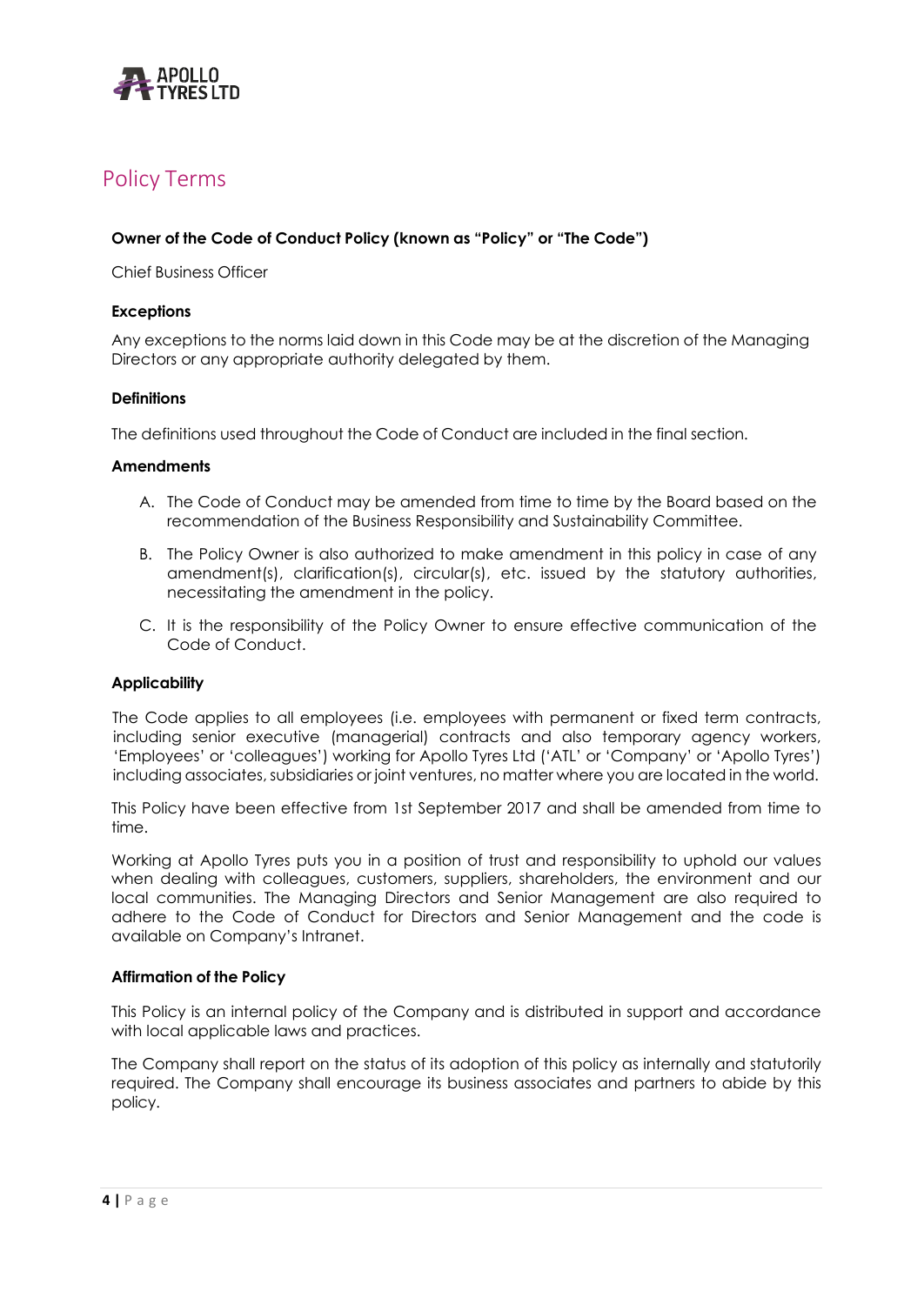

# **Violation of the Policy**

Violation of this policy by Company employees can lead to disciplinary action up to and including termination. Disciplinary actions may include immediate termination of employment at the Company's sole discretion. Where the Company has suffered a loss, it may pursue legal actions against the individuals or entities responsible.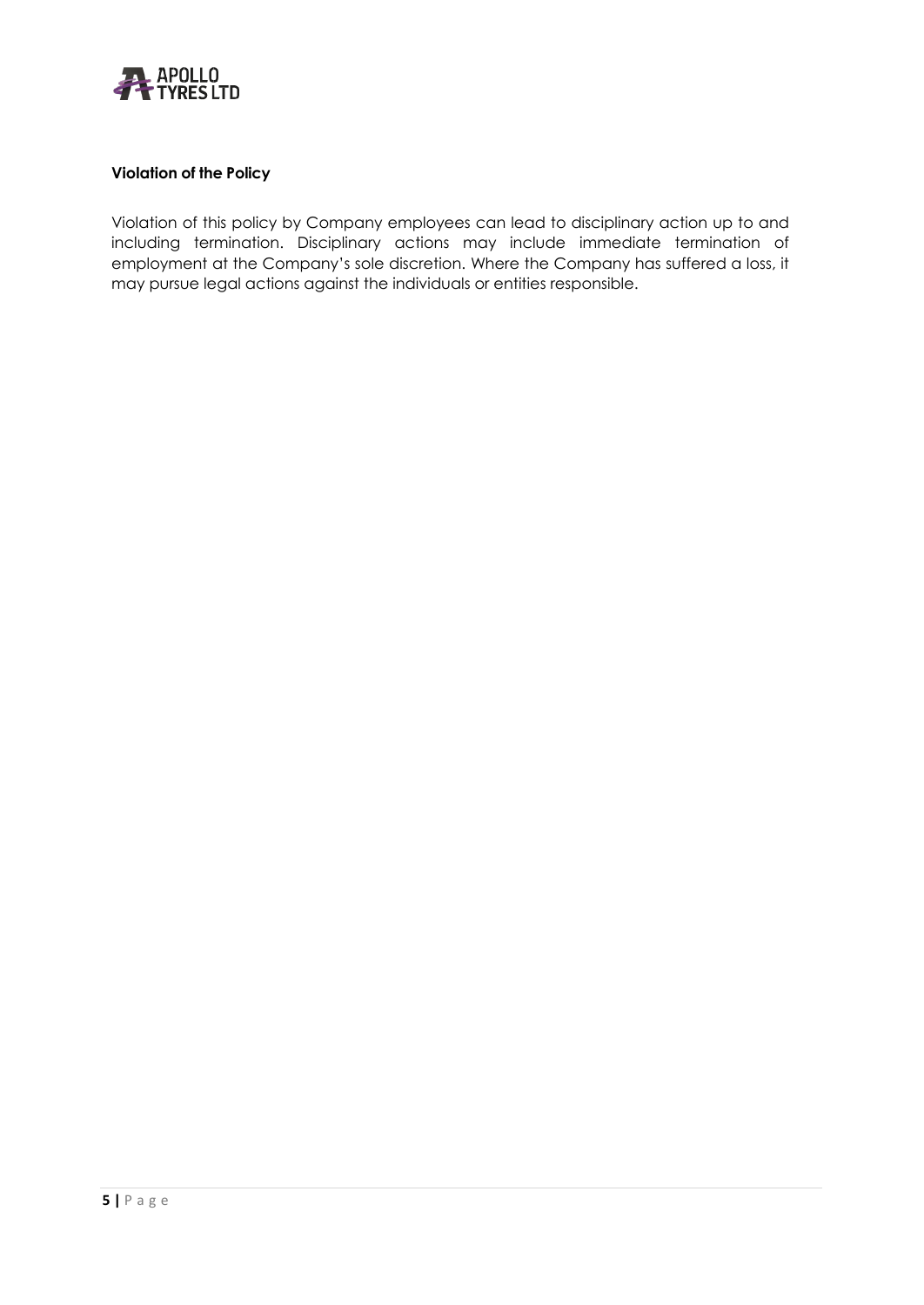

# <span id="page-5-0"></span>Introduction to the Code of Conduct – Our Values

At Apollo Tyres, we are committed to our core values of 'Following our Passion', 'One Family' and 'Taking Responsibility'. They are key to the way we work and interact with our customers, suppliers and colleagues across the business. Our Code of Conduct sets out key Company policies that outline the standards and behaviours that help to shape and strengthen our culture. All colleagues are expected to uphold these high standards wherever in the world we conduct business, ensuring that our values are maintained.

# **How do I comply with the Code?**

This Code, although comprehensive, is not exhaustive in defining every situation you may face as an employee, so employees should use common sense when referring to the Code. Our values, behaviours and ways of working are core to Apollo Tyres and each of us are responsible for upholding the values to which the Company is committed.

As an employee of Apollo Tyres, you are required to read, understand and adhere to the Code and the policies it refers to. We all have a responsibility to protect the Company's reputation in everything we do and say. We want you to understand why this is important and what is expected of all employees. If you require more information, speak to your line manager.

You should read the Code carefully and refer to it if facing an ethical and compliance related issue. It is essential to create a supportive environment in which you feel able to raise concerns internally without fear of disciplinary action. If you have any concerns or something you come across doesn't feel right, speak up.

# **What are managers expected to do?**

Managers have additional responsibilities under the Code to:

- Act as role models in following the Code of Conduct in its true spirit.
- Ensure the Code is understood by those they manage.
- Provide advice and guidance on interpreting the Code, if required.
- Uphold and promote the requirements of the Code.
- Complete the annual declaration of their compliance with the Code.

# The role of the HR Business Partner in helping us manage our business ethics

HR Business Partners have a special responsibility in supporting employees understanding of the Code, exploring workplace concerns and how they may be resolved. More information on this is included in the 'Reporting of Breaches of the Code of Conduct' policy (Refer Annexure to this code).

# **How to raise a concern or ask a question?**

Apollo Tyres aims to conduct business with the highest standards of ethics, honesty and integrity, and recognises that you have an important role to play in maintaining this aim. Any employee or worker providing services to Apollo Tyres and concerned about any form of malpractice, improper action or wrongdoing by the Company, its employees or other stakeholders is strongly encouraged to report the matter. We believe it is essential to create an environment in which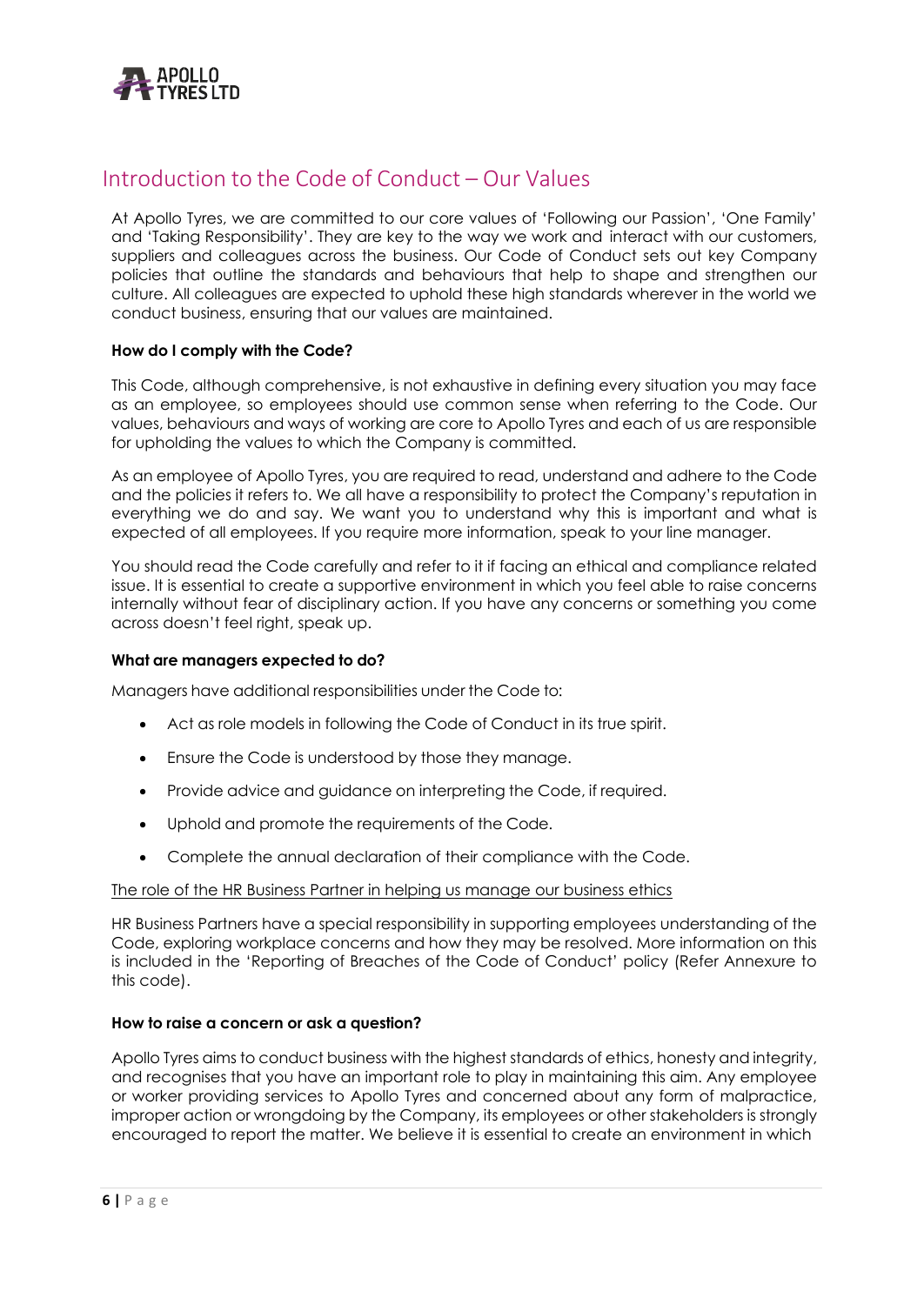

individuals feel able to raise any matters of genuine concern internally without fear of disciplinary action being taken against them, and for the individuals to feel that these matters will be taken seriously and investigated appropriately, and as far as practicable be kept confidential.

Apollo Tyres believes that any employee with knowledge of wrongdoing should not remain silent. We take all matters of malpractice, improper action or wrongdoing very seriously and you are strongly encouraged to raise incidents or behaviours that are not in accordance with the Code, or the policies to which it refers. More information on this is included in the 'Reporting of Breaches of the Code of Conduct' policy (Refer Annexure to this code).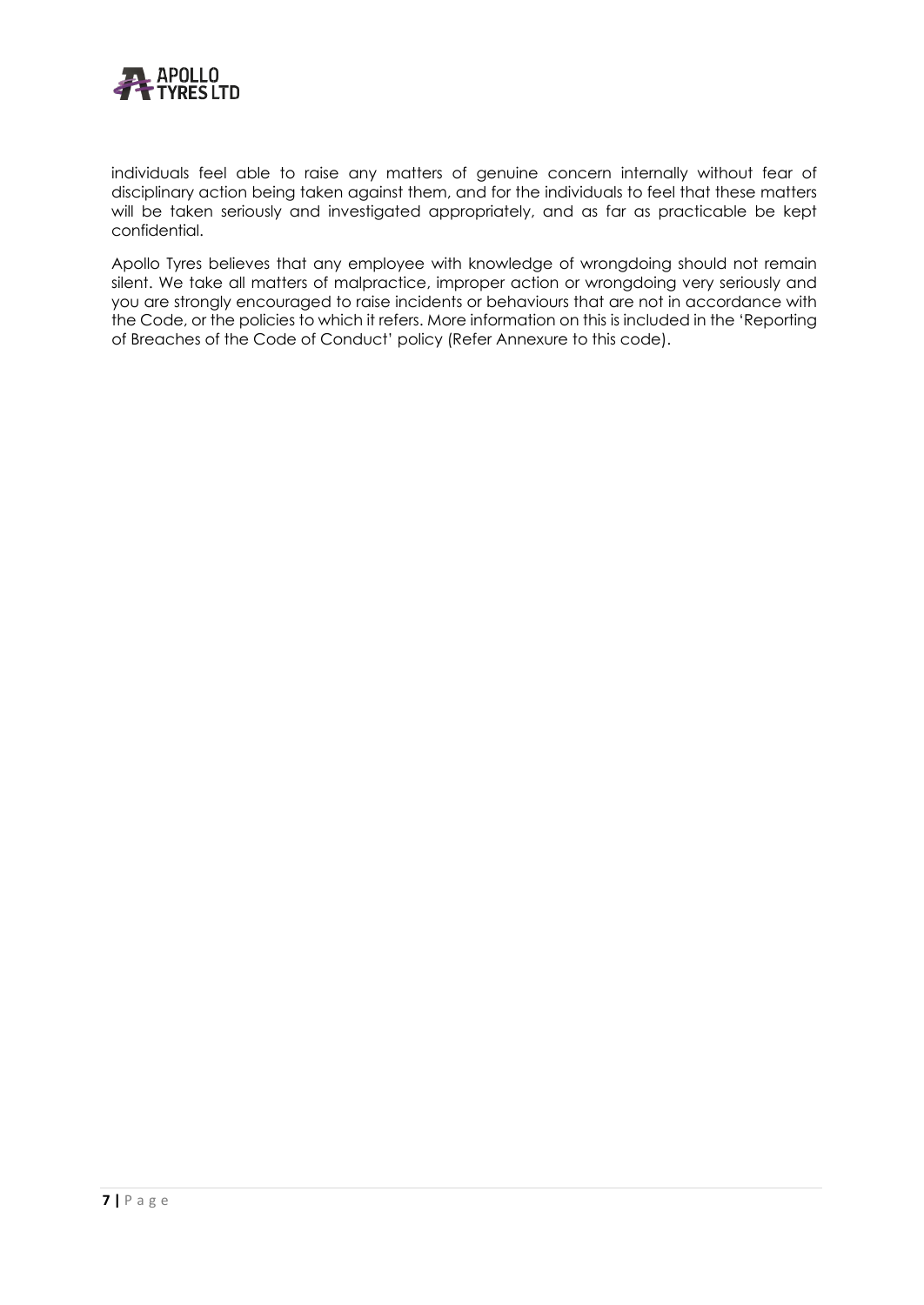

# <span id="page-7-0"></span>Following Our Passion

We champion ideas that inspire us to think big, be brave and challenge the ordinary. We set our goals with purpose and make a genuine commitment to achieving it. Amongst them is to service our customers, as our priority.

Apollo Tyres values the loyalty and confidence of its customers above all else. We believe that our customers and those whom they serve are central to everything we do.

> We set our goals with purpose and make a genuine commitment to achieving it.

# **Quality and Safety**

In order to meet or exceed our customers' expectation, we:

- Take personal accountability for the success of our business by reporting (or addressing, if you have quality and safety responsibilities) any quality and safety issue or concern immediately.
- Never bypass quality controls or take shortcuts that compromise the quality or safety of our tyres.
- Use a fact-based approach to continually improve systems and processes, which create excellence in product and service quality, minimizes environmental impact, safeguards employee health and safety, and strives to exceed requirements and expectations of our customers, business partners and statutory authorities.

# **Customer Safety**

The health and safety of customers is of utmost importance to us. Apollo Tyres strives to provide the highest quality products to its customers. It is equally concerned about their safety and adheres to international standards of product safety.

- The Company shall exercise due care and caution while providing goods and services.
- It is constantly looking for customized solutions and innovations to give our customers the best and safest product experience.
- Immediately report any threats to customer safety to management so that appropriate and prompt action can be taken.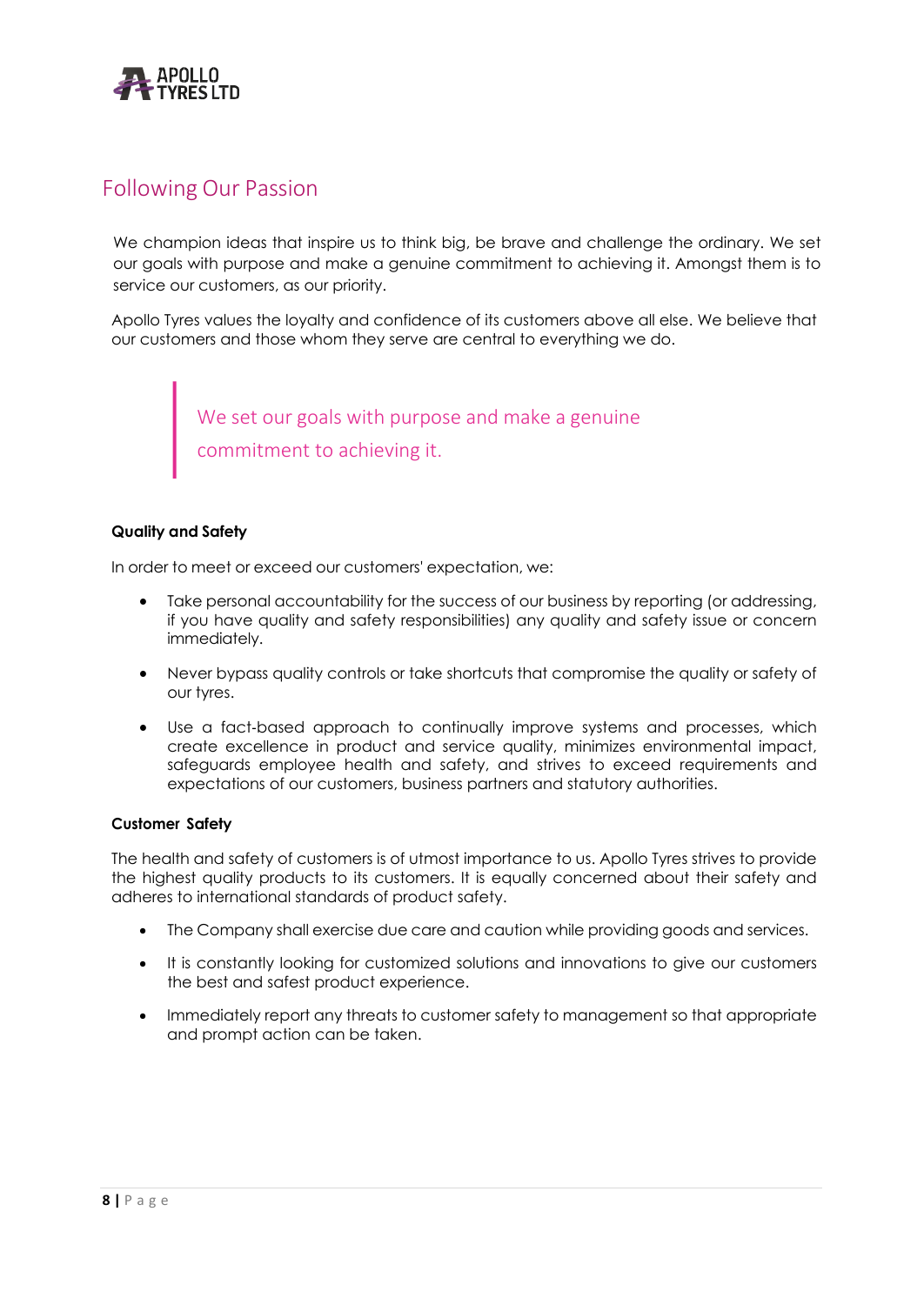

We are proactive in seeking and responding to feedback and strive to go the extra mile.

# **Customer Care**

Apollo Tyres recognizes the responsibility to care for its customers. The Company is committed to provide the high and consistent levels of service to its customers. It subscribes to the philosophy that the customer is the reason we exist, and treats all its customers with the utmost respect and courtesy.

- The Company raises the customer's awareness of their rights through education, product labelling and appropriate marketing communication.
- It seeks to completely eliminate the scope of complaints of its products and services.
- It will promote and champion initiatives and projects which seek to augment customer engagement, create awareness and customer retention by ensuring that customers are happy, safe and knowledgeable about the products.

The Company will always try to:

- Make sure its labelling, advertising and other forms of communication are clear and accurate and it will always work to respect cultural and ethical beliefs.
- Welcome customer feedback and try wherever possible to act on it to continually improve the services it offers.
- Make sure any complaints are managed fairly and professionally within appropriate timescales.
- Information that it holds about its customers will be handled properly and responsibly. It is the Company's responsibility to protect its customer's personal data.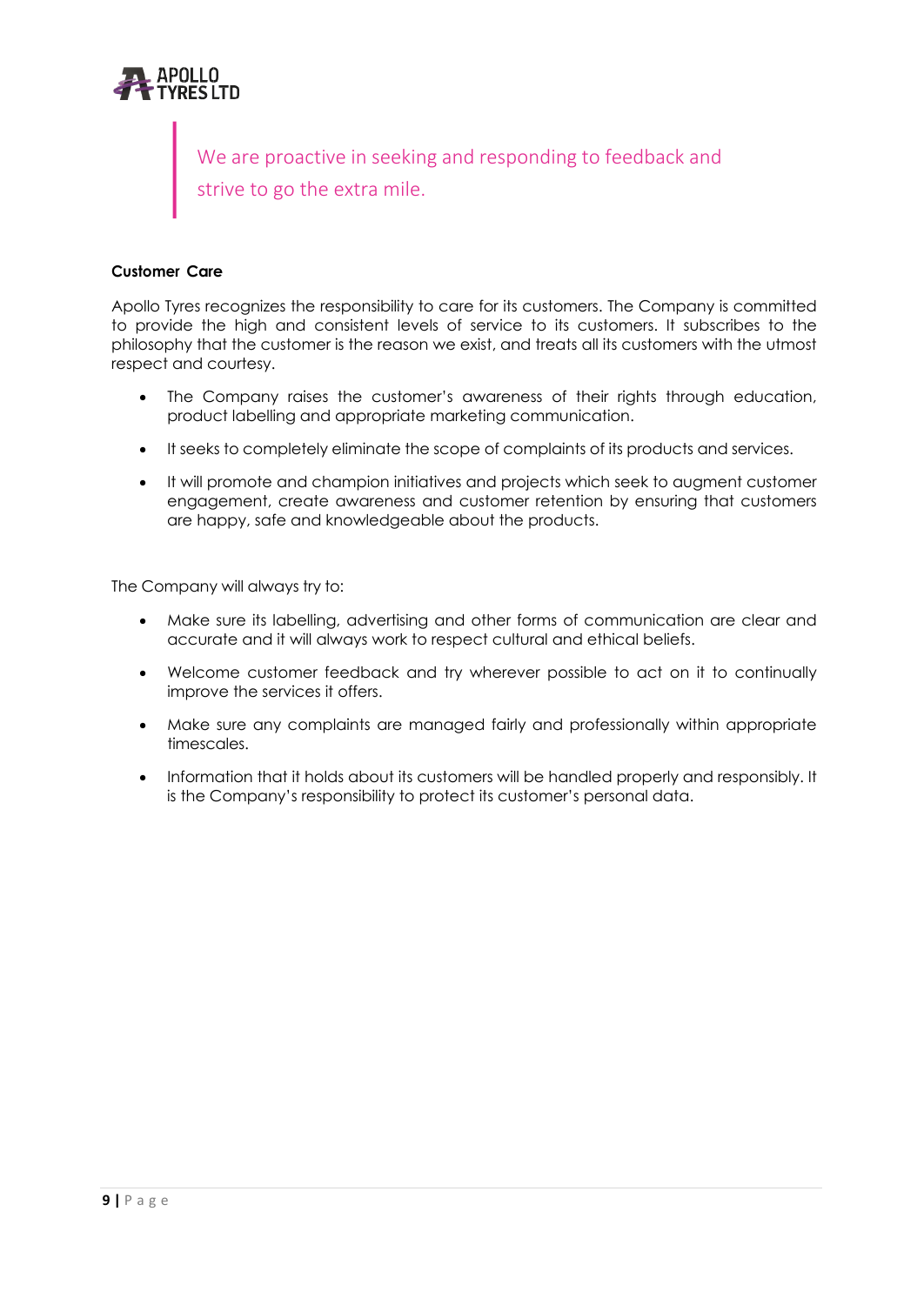

# <span id="page-9-0"></span>Being Responsible

We are committed to building a responsible and sustainable business that benefits society.

> We are actively concerned about the health and safety of employees, customers, and business partners.

We will not compromise the health and safety of our employees. We provide a healthy workplace that is safe, hygienic and humane which upholds the dignity of employees. It also complies with applicable safety and health laws, regulations and internal requirements.

We are dedicated to maintaining a productive workplace by minimizing the risk of accidents, injury and exposure to health risks. It is committed to engaging with employees to continually improve health and safety in workplaces, including the identification of hazards and remediation of health and safety issues. The employees of the Company are trained accordingly.

# **Health & Safety**

Together we are committed to highest safety standards to make sure we return safe and healthy to our families. **Our health & safety mission is Achieving well-being with always and absolute safety.** The Company has a responsibility under legislation to protect the health, safety and welfare of all colleagues, customers and contractors in its premises. Each employee has the responsibility to act and conform to the local safety regulations of each company location. We must all ensure that safety absolutes, safety standards and procedures are complied with to establish safe workplace for yourself and others, e.g. contractors, colleagues, visitors and suppliers.

As a company it strives to continuously improve its safety performance by measuring, evaluating and reporting safety related key performance lagging and leading indicators.

Managers have a responsibility to make sure employees are aware of Health & Safety regulations and the need to report all accidents and dangerous occurrences to the appropriate person or department.

> We work closely with communities, aimed at bringing a positive difference to their everyday life and we protect the environment to create an overall positive impact on the ecosystem.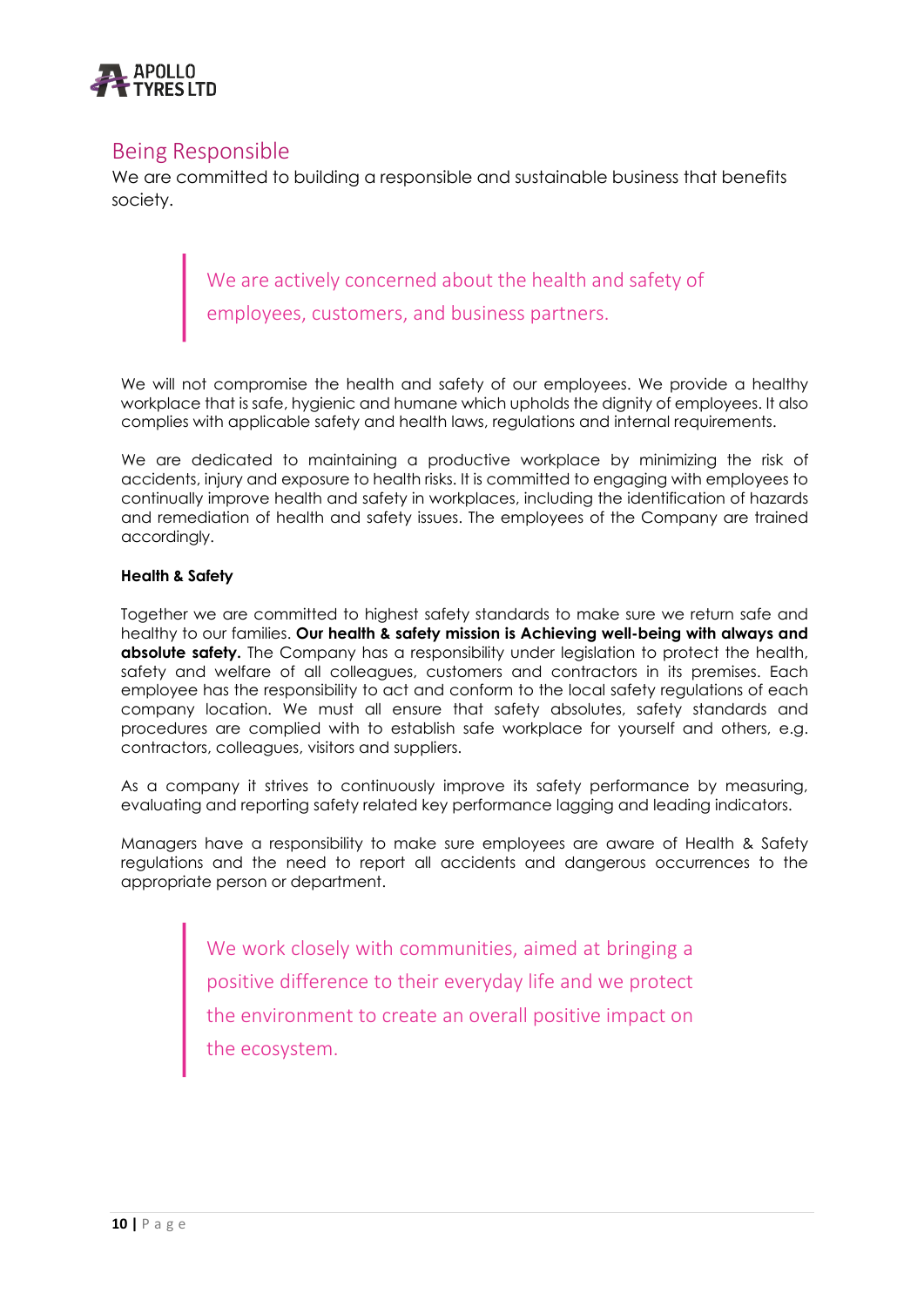

# **Sustainability**

Sustainability is deeply inherent in our vision 2026 as its one of the key pillars. The organisation is working to achieve Sustainability across its operations and value chain by promoting sustainable consumption of natural resources, and not encouraging practices that lead to excessive conspicuous consumption. In order to drive the work under this pillar, the organisation has set up a Senior level Steering Sustainability Committee. The Committee ensures that the policies, systems and approaches are incorporated to achieve positive impact across the entire value chain. For more information, please refer to the Sustainability Statement of the Organisation.

#### **Sustainability Statement:**

Apollo Tyres will continuously work towards achieving sustainability across its operations and value chain. We will strive to minimize the environmental and social impacts of our business activities while creating value for our stakeholders.

The Apollo Way becomes the guiding principles of our sustainability agenda:

- 1. Driven through corporate governance, transparency and accountability.
- 2. Committed to develop environment friendly and safe products and services for our customers.
- 3. Striving towards highest environment, health & safety standard in our manufacturing processes and operations.
- 4. Ensure the partners participation in reducing the environmental and social impacts within our value chain and influencing the value chain in adopting sustainable practices.
- 5. Integrating international standards on Human Rights within our operations.
- 6. Ensuring compliance of international norms on decent work agenda and encouraging our 'One Family' culture in our operations.
- 7. Commitment to our communities around our operations towards inclusive growth.

Our management approach integrates resource management, business ethics and inclusive growth agenda for sustainable development in our regions and geographies. Our sustainability governance framework provides for both identification of key material issues, risks and opportunities of the organisation and its key stakeholders; and strategies to address them. The organisation is committed towards allocating necessary resources to meet the sustainability agenda.

# **Protecting the Environment**

The Company is environmentally conscious and supports initiatives and measures that contribute towards environmental conservation and the well-being of its surrounding ecosystem.

For more information, please refer to the Environment Policy available on Company's Intranet.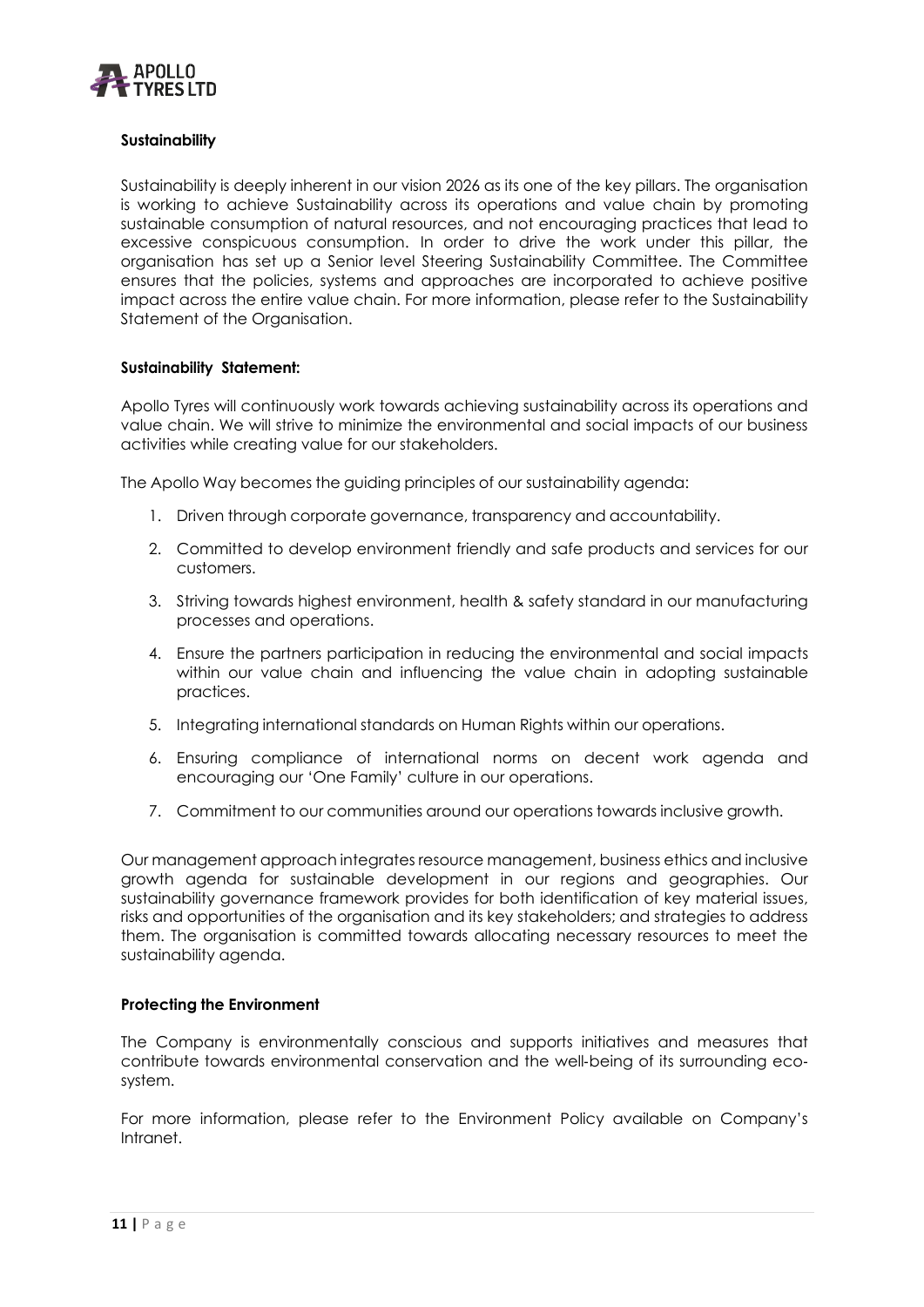

The CSR approach stems from our vision statement focusing on "continuously enhancing stakeholder value", which includes the larger society and environment in which the Company operates. The CSR philosophy of the company rests on the principle of sustainability and self-reliance. It also embeds a dimension of philanthropy. At the core of Apollo's responsibility belief is stakeholder engagement. Consequently all the projects the company has link to its stakeholders, the issues they face and the issues organisation has identified to support on philanthropy front. For more information, please refer to the "Corporate Social Responsibility Policy" available on the Company's Intranet.

# **Sustainable Procurement Practices**

Sustainable procurement is procurement that has the most positive environmental, social and economic impacts possible across the entire life cycle and that strives to minimize adverse impacts. In this regard, it integrates requirements, specifications and criteria that are compatible and in favour of the protection of environment, social progress and economic development, namely by seeking resource efficiency, improving the quality of products and services and ultimately optimizing costs in its upstream supply chain.

Apollo Tyres' Sustainable Procurement Components are made up of three (3) sections: Sustainable Procurement Vision, Sustainable Procurement Policy and Sustainable Procurement Guiding Principles:

**Sustainable Procurement Vision: "**Apollo Tyres shall work towards minimizing the environmental and social impacts to its business by adopting sustainable procurement policies and in this regard ensure the suppliers' participation in promoting sustainable practices in the raw material supply chain. We shall ensure strong sustainability governance framework that provides for both identification of key material issues, risks and opportunities arising in the raw material supply chain; and strategies to address them."

In line with ATL's sustainability vision, it continuously works towards achieving sustainability across its operations and value chain. It aims to achieve so, by adopting sustainable procurement policies and by ensuring the partner's participation in promoting sustainable practices in our core processes.

**Sustainable Procurement Policy:** It considers its suppliers as long-term business partners and is committed to conducting its business affairs in a fair and ethical manner that promotes open and fair competition in its best interests and that of its suppliers. It strives to continuously enhance customer satisfaction by providing cost effective and quality materials on a timely basis, while working together with its supply chain partners on environmental, economic and social aspects to enable sustainable business practices.

**Sustainable Procurement Guiding Principles:** The guiding principles for sustainable procurement of Apollo Tyres is as follows:

- 1. Driving through governance, transparency and accountability.
- 2. Enhanced usage of recycled and renewable raw materials in its products including encouraging its raw material supply chain partners in increasing the content of their recycled & renewable raw materials in their manufacturing processes.
- 3. Striving towards highest environment, health & safety standard in the raw material vendor partner's manufacturing processes and operations and to work towards applicable certifications in their respective industries.
- 4. Integrating international and domestic standards on Human Rights as applicable within the raw material vendor partner's operations.

5. Ensuring compliance of international norms on decent work agenda and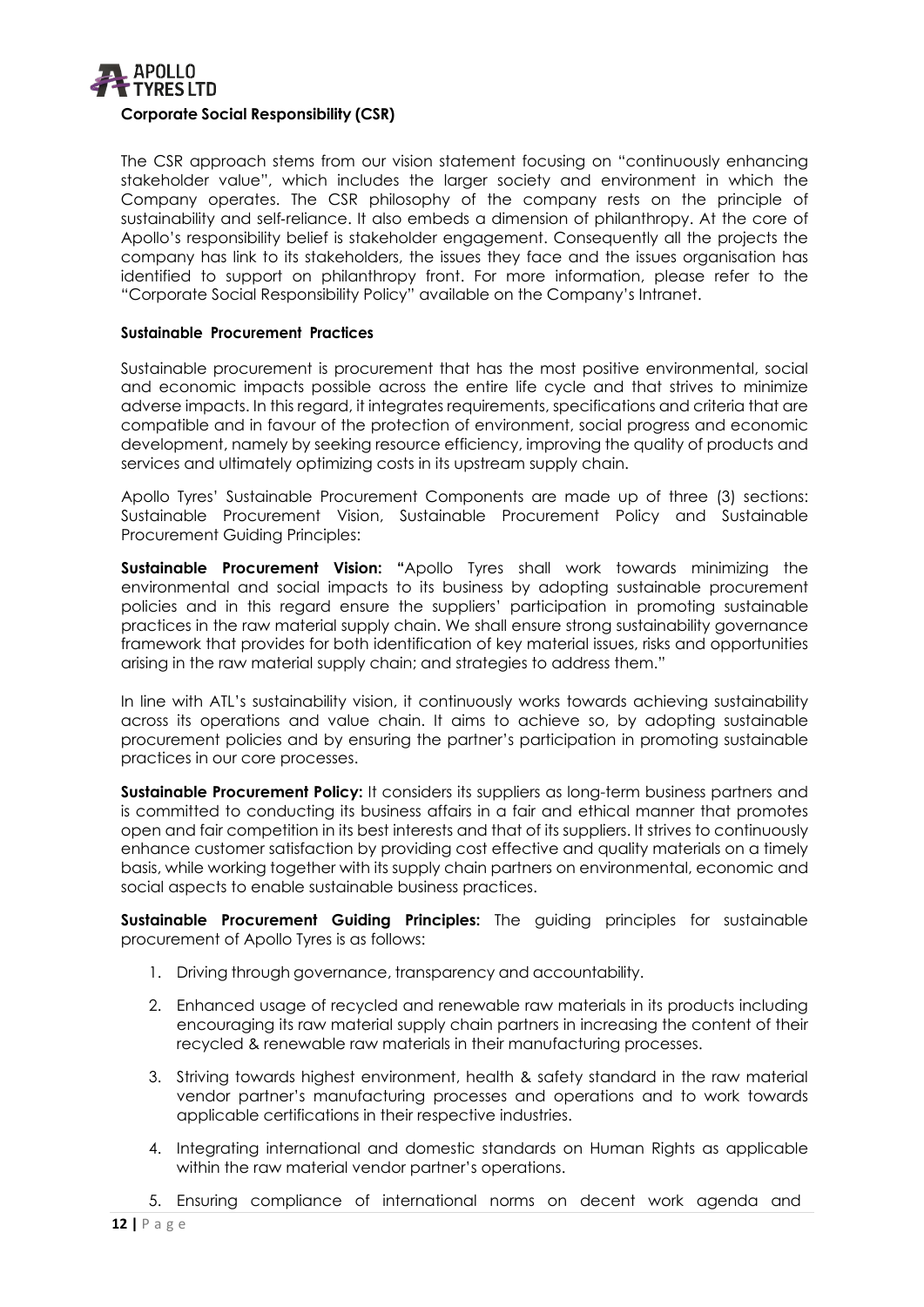

encouraging its 'One Family' culture in the raw material supply chain.

- 6. Work on Natural Rubber Sustainability in line with the GPSNR guidelines to drive improvements in the Social, Economic and Environmental performance of Natural Rubber supply chain.
- 7. Driving continual improvement in sustainable procurement agenda in the raw material supply chain.

Apollo Tyres believes that supply chain is a key contributor in the development and implementation of its Corporate Social Responsibility and Sustainability programmes, and expects its Business Partners to show concern for social and environmental responsibility as they conduct their business. Its endeavour is to work jointly with Partners to promote and encourage compliance with Apollo Partnership Pact (APP).

It is also working with the Global Platform for Sustainable Natural Rubber [GPSNR] promoted by the World Business Council on Sustainable Development [WBCSD] to contribute to the improvement of Socio-Economic factors in Natural Rubber supply chain. Natural rubber suppliers supplying to Apollo Tyres are expected to comply with the Apollo Sustainable Natural Rubber policy (ASNRP).

> We fulfil our business commitments with transparency and honesty.

# **Doing Business Globally**

As a global company doing business around the world, it is committed to complying with applicable laws that govern international trade.

As it does business in many countries around the world, it is subject to numerous international trade laws. These laws can affect its ability to sell tyres and conduct business with certain countries and individuals. The laws are complicated and may change, and penalties for violations can be severe, including fines, revocation of permits or even imprisonment. It has to take particular care in relation to import and export controls, trade sanctions and boycotts.

If you are involved in the sale, marketing, distribution or transportation of products, or the transfer of technology across international borders, you must:

- Be familiar with and comply with all applicable laws and company policies regarding international trade restrictions (See Fair Competition section for more information).
- Notify the relevant department for your region/business area if you receive any trade‐ related issues or requests from customers, suppliers or others to participate in a boycott against individuals, companies or countries.

# **Related Party Transactions (RPTs)**

The Company has a policy on related party transactions to ensure the proper approval and reporting of transactions between the Company and its Related Parties and the same is available on Company's Intranet.

#### **Anti**‐ **Bribery & Corruption**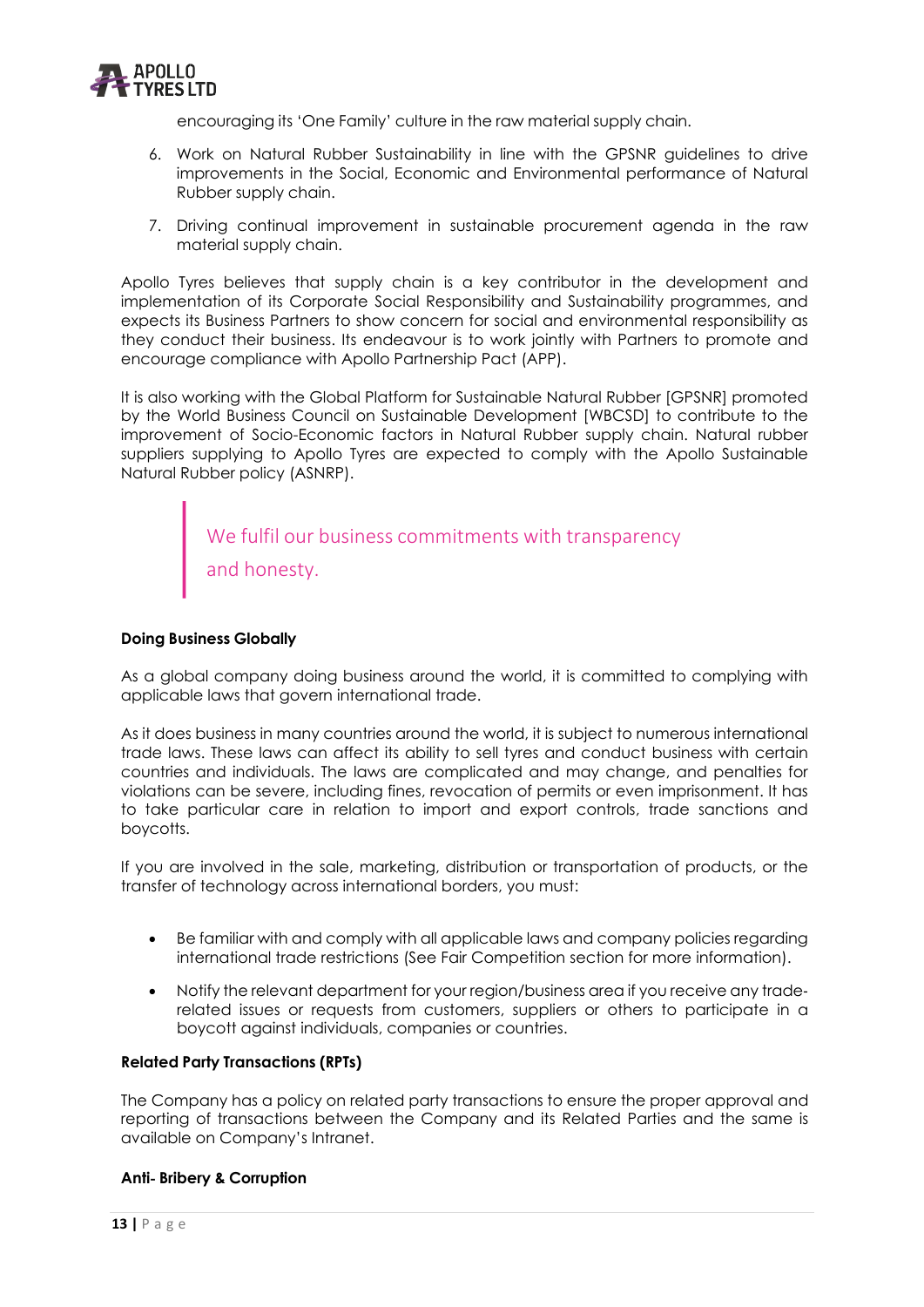

This type of conduct is absolutely prohibited whether committed by employees or anyone else acting on the Company's behalf. This area of the Code prohibits direct or indirect payments, gifts or inducements of any kind to and received from any person, including officials, customers and suppliers. Example may include:

- A government official at national, state or local level including government companies and public sector enterprises.
- Employees, relatives or friends to gain a benefit that may include approvals, licences and permits.
- You should not get involved in any business transactions that could result in you obtaining a personal benefit.

The areas of business where corruption, including bribery, can most often occur include gifts & donations, the procurement process and facilitation payments. The Company operates a zero-tolerance approach to the making or receiving of bribes or corrupt payments, in any form.

- It does not give or accept payments or gifts in order to conduct business anywhere in the world.
- It agrees to the terms of supplier payments at the start of business and pay in accordance with the contractual obligations.
- You should not use your position as an Apollo Tyres employee to get discounts from contractors/suppliers unless they are corporate agreed discounts notified and made available to all employees, or do personal business, unless expressly authorised by management.

# **Gifts & Donations**

Apollo Tyres and its employees shall neither receive nor offer or make, directly or indirectly, any illegal payments, remuneration, gifts, donations or comparable benefits that are intended to, or perceived to obtain business or uncompetitive favours for the conduct of its business. However, Apollo Tyres, where laws permit, allows authorised employees to accept and offer nominal gifts, which are customarily given and are of commemorative nature for special events. Under these circumstances, gifts and donations are acceptable if they are reasonable, proportionate and made in good faith and in compliance with the Company policies.

# **Procurement Process**

Supplier selection should never be based on receipt of a gift, hospitality or payment. When supplier selection is a formal, structured invitation for the supply of products or services (often called a 'tender'), it is most important employees maintain documentation supporting internal controls. In the public sector, such a tender process may be required and determined in detail by law to ensure that such competition for the use of public money is open, fair and free from corruption.

A tender process includes an invitation for other parties to make a proposal, on the understanding that any competition for the relevant contract must be conducted in response to the tender, no parties having the unfair advantage of separate, prior, closeddoor negotiations for the contract where a bidding process is open to all qualified bidders and where the sealed bids are in the open for scrutiny and are chosen on the basis of price and quality.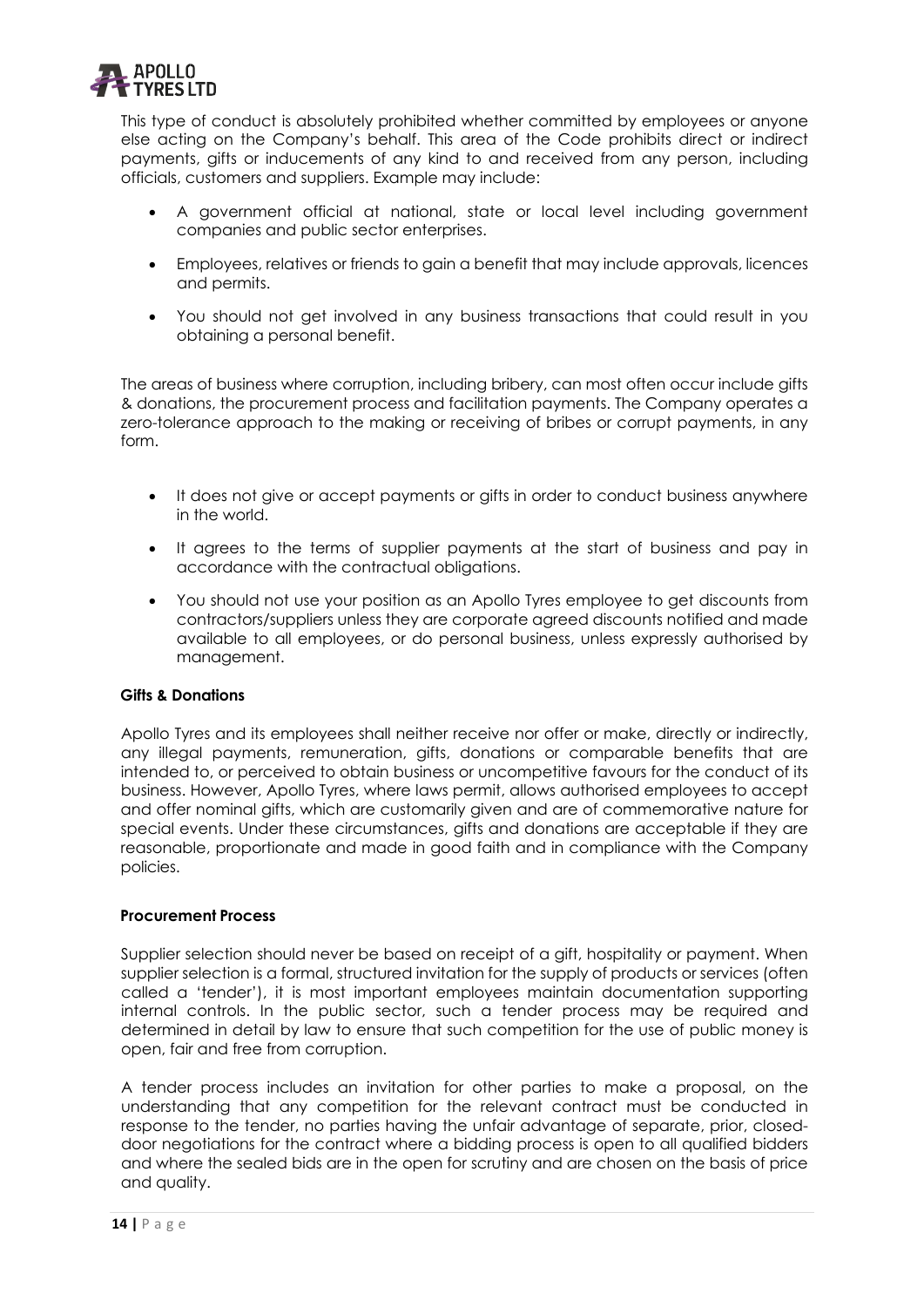

# **Facilitation Payments**

Sums paid to government officials to facilitate or expedite nondiscretionary government actions of a routine nature are considered as facilitation payments. Facilitation payments are not allowed. If employees are unsure whether certain payments represent facilitation payments, they are required to contact their Line Manager, HRBP or Compliance Officer.

## **Books, Records and Internal Control Requirements**

Expenses must never be hidden or purposefully misclassified. Many serious bribery and corruption scenarios are found to involve inaccurate recordkeeping. To prevent this, there must be accurate accounting records for all financial transactions, including cash and bank accounts. All business units must maintain an effective system of internal control and monitoring of their transactions. It is your responsibility to be knowledgeable of control procedures and ensure compliance.

#### **Fraud**

Fraud is deemed gross misconduct. Disciplinary procedures will be rigorously applied to any instances of fraud and are likely to result in dismissal.

The Company defines Fraud as the deliberate action by any person, or deliberately allowing an action to be taken, to create, falsify, destroy, deface, or conceal any account, balance, record or document, or impersonate, deceive, or misuse their position with the intention of:

- Obtaining money, assets, services, information or any other benefit which would otherwise be denied.
- Distorting personal or business performance.
- Causing a loss to the Company or another party (e.g. supplier, third party contractor, customer or employee).
- Prejudicing the Company's rights, competitive position or business reputation, or those of another party (as above).
- Attempting or assisting in any of the above.

You must follow Company procedures when dealing with the Company's property, goods and cash. When dealing with financial transactions you must also follow the relevant Company policies. When travelling and claiming expenses you must follow the Business Travel and Expenses Policy for your region/business area.

#### **Money Laundering**

Money laundering generally occurs when funds from illegitimate sources are brought into legitimate financial channels to hide them or make them appear legitimate.

Apollo Tyres complies with all laws that prohibit money laundering or financing for illegal or illegitimate purposes.

You should always ensure that you are conducting business with reputable customers, for legitimate business purposes, with legitimate funds. Check for 'red flags' such as requests from a potential customer or supplier for cash payments or other unusual payment terms. If you suspect money‐laundering activities, report it.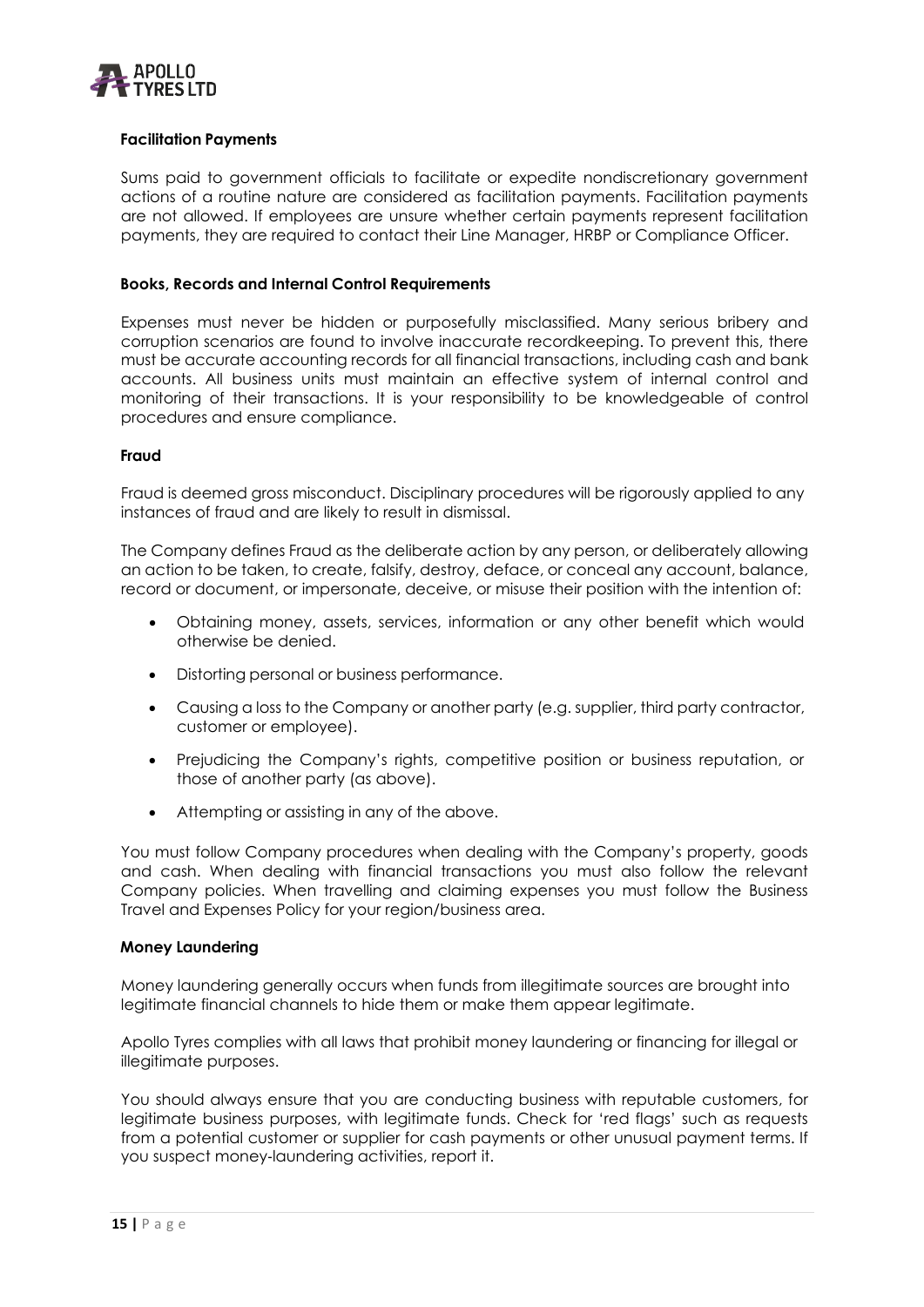

If you suspect your customer or supplier is engaged in an illegal activity, report it to the HR Business Partner for your region/business area or see the Reporting of Breaches to the Code of Conduct policy (Refer Annexure to this code).

## **Government Agencies**

The Company's business is in a highly regulated sector and employees engaged in working with government agencies like regulators, taxation officials, local authorities and such are required to build relationship of trust based on transparency and fairness at all levels.

When dealing with government, employees must:

- Ensure that the highest standards of business conduct are followed.
- Contact or engage with the relevant government agency only if authorized to do so on behalf of the company.
- If in doubt, escalate the matter to your seniors; do not attempt to resolve on your own.
- When seeking resolution or clarification of various legal issues, ensure all engagements must be in line with normal business conduct and based on merit.
- Be careful to provide accurate and complete data when information or documents relating to the company are sought.
- Co-operate fully and courteously with officials who are authorized to conduct an investigation or inquiry or seek information or data.
- Retain and preserve all relevant information and data for reporting, compliance or investigation.

Apollo Tyres employees must not:

- Attempt to exert undue influence to obtain a favourable decision.
- Knowingly destroy, alter and conceal any records or data in physical/ electronic form.
- Obstruct directly or otherwise access to information or records that are sought.
- Provide false or misleading information or create false data or records.

#### **Corporate Governance**

All employees of Apollo Tyres should sincerely follow the philosophy of good corporate governance by possessing strong business fundamentals and delivering high performance through relentless focus on transparency, accountability, compliance with applicable laws and regulations, professionalization, and corporate social responsibility for enhancing shareholders' value and contributing to society at large.

> We adhere to internal work processes with discipline and integrity.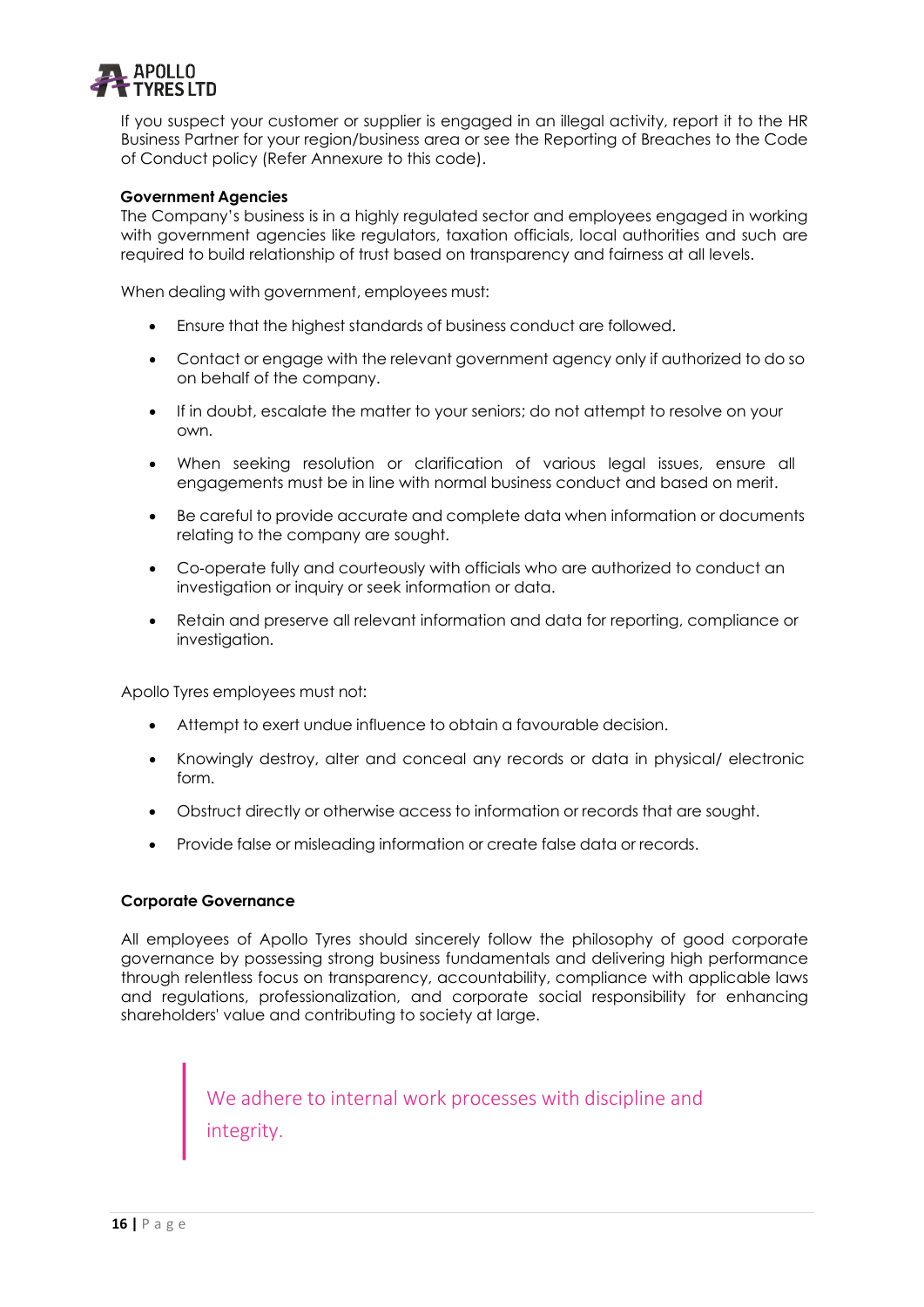

# **Conflicts of Interest**

You should not put yourself in a position where you are involved in an activity for personal gain, to you or your family, which conflicts with the Company's interests. Conflicts of interest can take many forms including, but not limited to:

- Engaging in any activity that competes with Apollo Tyres.
- Taking personal advantage of an opportunity that belongs to Apollo Tyres.
- Engaging in a business relationship on behalf of Apollo Tyres where you or a family member has an interest in the other party, including a directorship or shareholding, unless previously advised to, and agreed by management.
- Acquiring an interest in property or companies.
- Board memberships.
- Significant ownership interests of other companies that do or seek to do business with Apollo Tyres.

All potential conflicts of interest need to be reported promptly in advance to the relevant line manager and approval obtained.

# **Employment of Relatives**

In order to avoid an actual or perceived conflict of interest, it is not appropriate to:

- Supervise someone with whom you have a close personal, romantic or familial relationship
- Place colleagues who have a romantic or family connection in a reporting relationship
- Be involved in selecting or hiring someone with whom you have a close personal, romantic or familial relationship
- Participate in the selection or relationship management of a business partner if the firm employs someone with whom you have a close personal, romantic or familial relationship

All potential conflicts of interest relating to working with relatives need to be reported promptly in advance to the relevant line manager and approval obtained.

# **Innovation and Intellectual Property**\*

As a term of your employment with Apollo Tyres, the Company owns any inventions, discoveries, improvements, brands and designs you make during the course of your employment and all related intellectual property rights. You are required to protect and secure Apollo Tyre's registered and unregistered intellectual property as confidential information during and after your employment with the Company. The Company will be entitled to the exclusive use of these rights, as far as the law permits and you will have no right to use them for your own purposes or share them with any third party unless otherwise agreed in writing. The Company will also own copyright and similar rights in work created during your employment and you agree to waive any moral rights as permitted by law, which you may have. It is also a term of your employment that you do everything necessary, during or after your employment, to enable the Company ‐ at its request and expense ‐ to obtain patents, design, copyright, trademark and similar protection in any part of the world and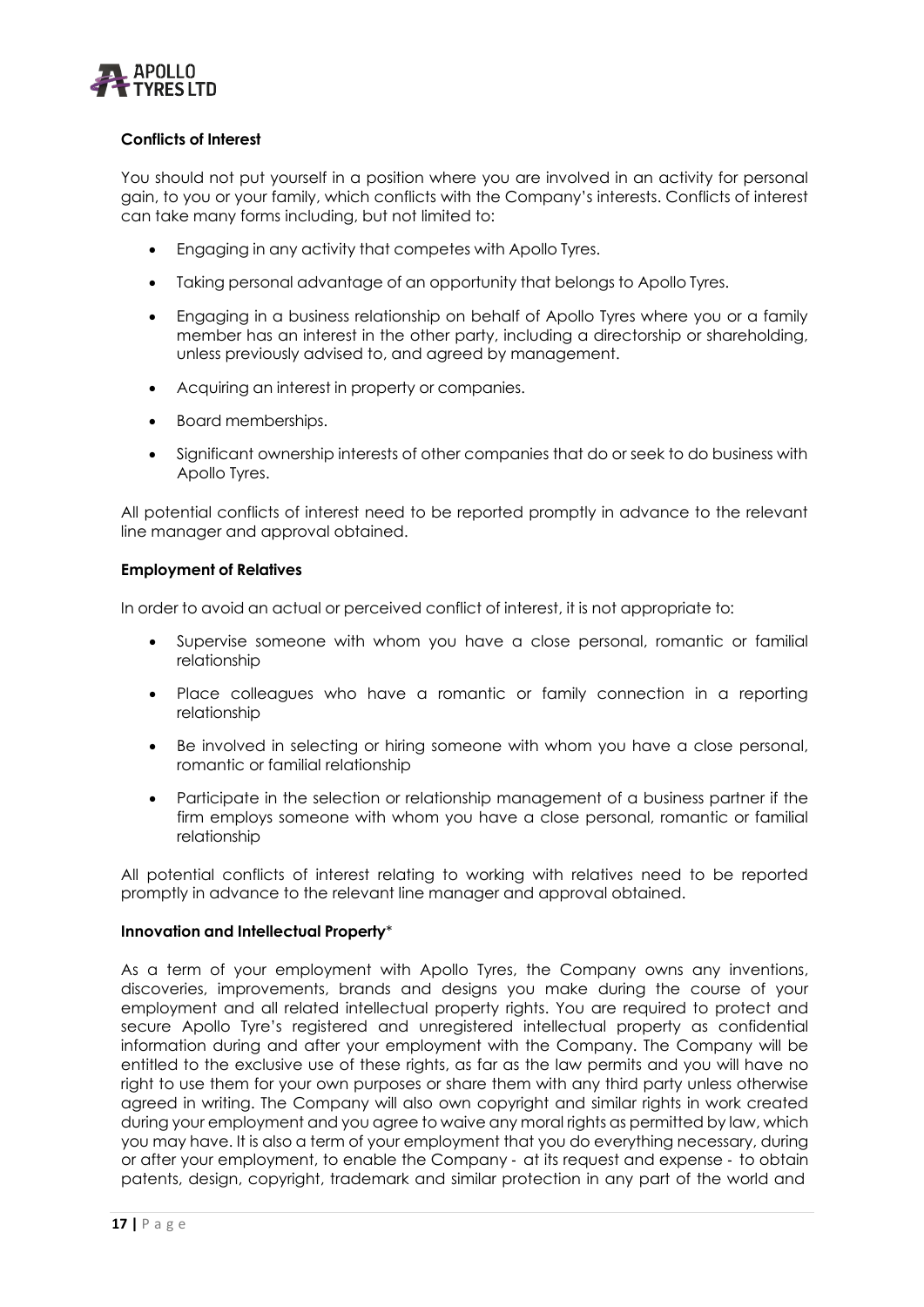

also not share the said information or related intellectual property rights with any third party.

## **\*These conditions may vary in your region especially the Netherlands, Germany or Hungary, where you should refer to your HR Business Partner and your local conditions/contract.**

## **Personal Data**

The Company recognises the importance of respecting your privacy and the need for appropriate safeguards in relation to the collection, transfer, storage and processing of personal data. It expects that all information held about employees will be dealt in a proper and responsible manner as per the applicable laws.

Apollo Tyres is committed to handling personal information in line with data protection laws. Wherever you work in the business, as an Apollo Tyres employee you have an important part to play in enabling us to meet this commitment. As an employee it is your responsibility to ensure that all personal information is handled in compliance with data protection laws. This applies to all information, held on computer or in hard copy files, from which a person could be identifiable and includes sensitive information as well.

As an employee you must be cautious of people trying to obtain information to which they are not entitled. Do not access personal data about people without appropriate authorisation, only use it for legitimate legal or business purposes and only hold the information as long as is necessary to carry out the business or legal task. In case you become aware of any misappropriation of personal data or any incident relating anyone's personal data including yours, you are requested to immediately report the matter to [dataprivacy@apollotyres.com](mailto:dataprivacy@apollotyres.com).

All policies relating to Data Privacy are available on the intranet. It is your responsibility to read and get yourself acquainted with the same.

In case you have any queries or clarification regarding training, policies or anything related to personal data we request you contact us on [dataprivacy@apollotyres.com](mailto:dataprivacy@apollotyres.com) or your respective HR BP.

#### **Creating and maintaining accurate records and accounts**

Apollo Tyres is committed to complying, both in letter and spirit, with its reporting and disclosure requirements under applicable laws, regulations or as required by its internal policies. We maintain complete and accurate records so that we can make responsible business decisions and provide truthful and timely information to the investing public and various governments. Our policy to ensure we preserve and archive our documents is available on the Company's Intranet.

Business and financial records are essential to our business operations. We rely on the integrity and accuracy of those records, both for internal decision‐making and for the benefit of investors, government agencies, regulators and others to whom we report. Accurate and transparent record keeping and appropriate storage and archive procedures protect our reputation, promotes organizational efficiency and helps us to meet our legal and regulatory obligations.

All of us, not only those working in finance and accounting roles, have a responsibility to ensure the integrity, accuracy and effectiveness of our record keeping and must do so in the following ways:

• Record all assets, liabilities, revenues, expenses and business transactions completely, accurately, in the proper period and in a timely manner.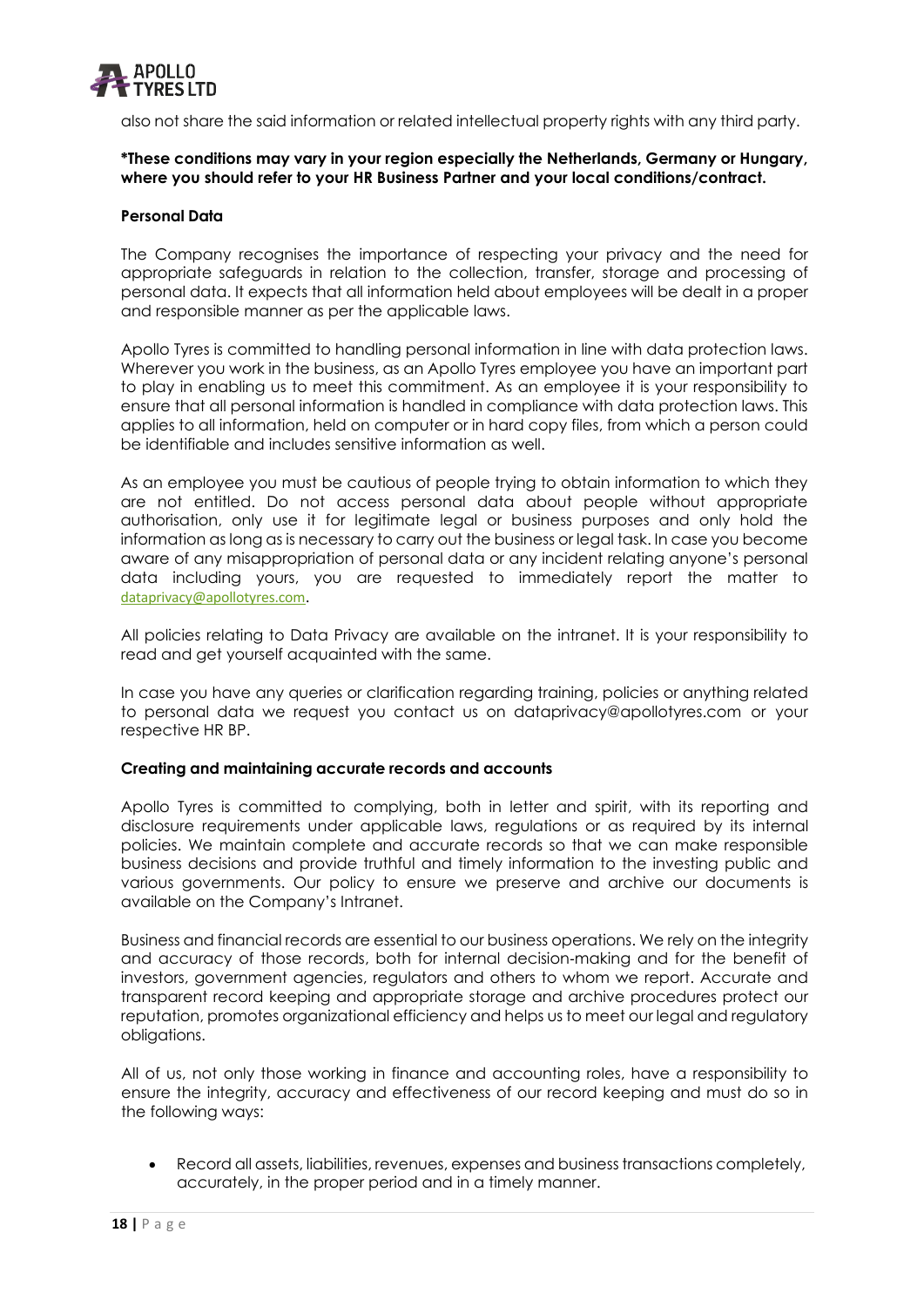

- Ensure that records and accounts conform to generally accepted accounting principles and our internal controls system.
- Never set up or maintain for any purpose any cash funds, other assets or liabilities that are secret or unrecorded.
- Do not participate in "trade loading" or "channel stuffing."
- Use thoughtful, appropriate and accurate wording when creating records, avoiding exaggeration, colourful language, guesswork, conclusions outside of your functional expertise and derogatory characterizations about people and their motives.
- Never conceal or destroy documents or records that are subject to investigation or may be used in an official proceeding.
- Maintain and destroy company records in compliance with our records management policy and record retention protocol.
- Ensure at all times the confidentiality of any information and/ or business records received in confidence by an employee, and not disclose or disseminate such confidential information unless duly authorised.

For more information, please refer to the "Policy on preservation and archival of documents" available on Company's Intranet.

# **Use of Information Technology ('IT') and Cyber Security**

We use company equipment and information communication systems responsibly and we all must be prudent and responsible in our use of the company's information and communications equipment and systems.

Information Security and Privacy Handbook provides the framework to implement the Trusted Information Security Assessment Exchange (TISAX) based on the Verband der Automobilindustrie's VDA Information Security Assessment (ISA) framework which complies with ISO/IEC 27001:2013 ('ISMS') This document supplements Apollo Tyres Information Security Management System processes defined to meet additional organizational processes.

The information security objectives based on the strategy of the organization, regulative and contractual obligations are described in ISMS Policy document.

- 1. Confidentiality, Integrity and Availability of information is maintained.
- 2. Maintain policies and provide support and advice during implementation.
- 3. Procedures exist to support the policy, including virus control measures, passwords, and continuity plans.
- 4. All personnel are trained on information security and are informed that compliance with the policy is mandatory.
- 5. Risk Assessment review risk assessment annually or after a significant change in the business.
- 6. Ensure Information Security is embedded at the start of each project.
- 7. All breaches of information security and suspected weaknesses are reported via the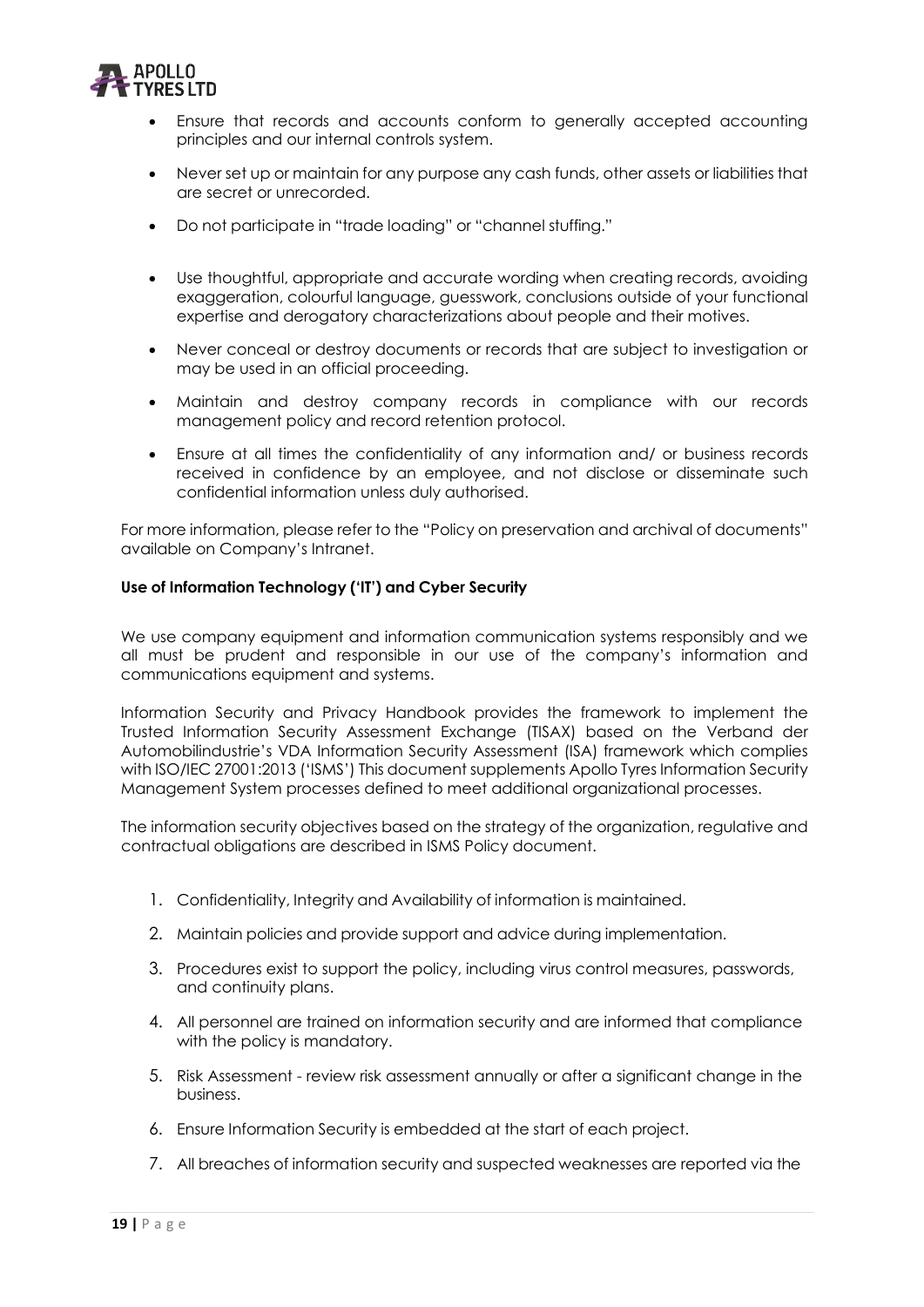

Service Desk which will be investigated by the Head of Information Security.

- 8. Regulatory and legislative requirements are met including local Data Protection, Fund and Fiduciary laws.
- 9. Business continuity plans to be established, maintained, and tested.
- 10. Achieve and maintain TISAX certification.

Also, we strictly prohibit the use of Apollo Tyres systems (including email, instant messaging, the Internet, or Intranet) for activities that are unlawful, unethical, or otherwise contrary to this Code or Company policy. Related "Acceptable Usage Policy" is available on Intranet for all users to access.

Categories and Classification Controls of Information Assets are briefly explained in section 5.1 and 5.2 respectively in [Asset Management Policy](https://apollotyres.sharepoint.com/sites/Intranet/Policies/Asset%20Management%20Policy.pdf) 3.0 in detail.

Information Security Incident Response Policy: This document is intended to be used when an incident has occurred that affects the information security of Apollo Tyres. It is intended to ensure a quick, effective, and orderly response to information security incidents

Also, other IT related global policies are available on Intranet for users to access. You can refer below link:

Policies - All Documents (sharepoint.com)

We set the same standards for ourselves that we expect from others.

# **Fair Competition**

The Company subscribes to upholding the highest standards of fair and ethical business practices and market driven competition. It ensures that it does not restrict the freedom of choice and free competition in any manner while designing, promoting and selling its products.

It seeks to outperform its competitors fairly and honestly, achieving competitive advantage through superior performance and never through unethical or illegal business practices.

The Company competes for business aggressively but always honestly. It believes in free and open competition that is vigorous and principled. It recognizes that laws regulate competition and trade practices vary around the world. However, certain activities, such as price fixing, agreeing with a competitor to allocate customers or territories, and bid rigging, are always prohibited.

It complies with all applicable laws; rules and regulations that govern the way companies compete. These laws are designed to foster free and fair competition. Even the appearance of improper agreements with competitors can harm its reputation and risk legal action. Antitrust/competition laws are complex and vary from country to country. Proven violations carry significant fines and even imprisonment and company discipline up to and including termination of employment.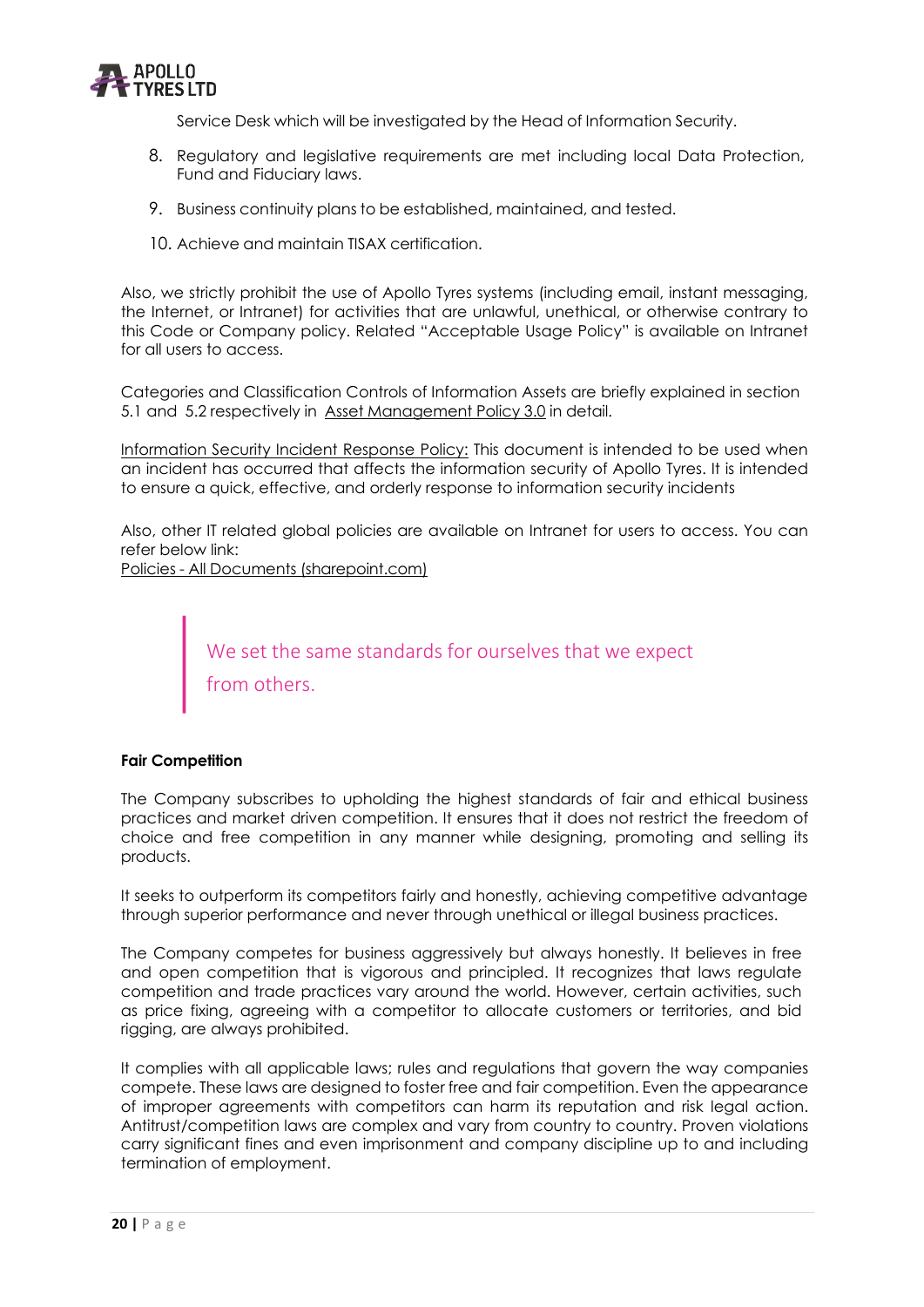

In relation to its competitors, it:

- Never discuss or reach agreements about any aspect of the following:
	- Pricing Territories
	- Markets Contracts
	- Production Customers
	- Inventory Costs
	- **Capacity**

Apollo Tyres protects its own secrets and respects the intellectual property rights of others. Employees must not obtain confidential information of other parties by improper means or disclose it without authorization.

- Immediately contact our Legal Department if a competitor attempts to discuss any topic listed above.
- Conduct all relations with competitors, including social activities, as if the government will scrutinize them.
- Do not misrepresent product and price attributes or make false claims about competitors' offerings.

If you are part of the Europe region, please refer to your Competition Law guide on your local intranet. For APMEA and corporate roles, please refer to the Competition Compliance Manual on Company's intranet.

# **Inside Information and Market Abuse**

We never use or improperly disclose material, non-public information about Apollo Tyres or another company for the purpose of buying or selling securities; nor do we ever attempt to manipulate the price of publicly traded securities.

We support fair, open securities markets and strive to preserve Apollo Tyres Company's reputation as a company that can be trusted to deal honestly, everywhere we do business. Insider trading and financial market abuse not only distort financial markets, but they are also illegal. Enforcement is rigorous, and penalties are severe. Many of us have access to information about Apollo Tyres that may not be known to the public. This is known as "inside information". For more information please refer to the "Insider Trading Code" on the intranet.

The Code of Practices and Procedures for Fair Disclosures of Unpublished Price Sensitive Information is required us to ensure timely and adequate disclosure of unpublished price sensitive information ("UPSI") which would impact the price of the Apollo Tyres share. If you have access to any unpublished data that may impact Company's share price, you should refer to the Code of Practices and Procedures for Fair Disclosure of Unpublished Price Sensitive Information available on the Company's Intranet.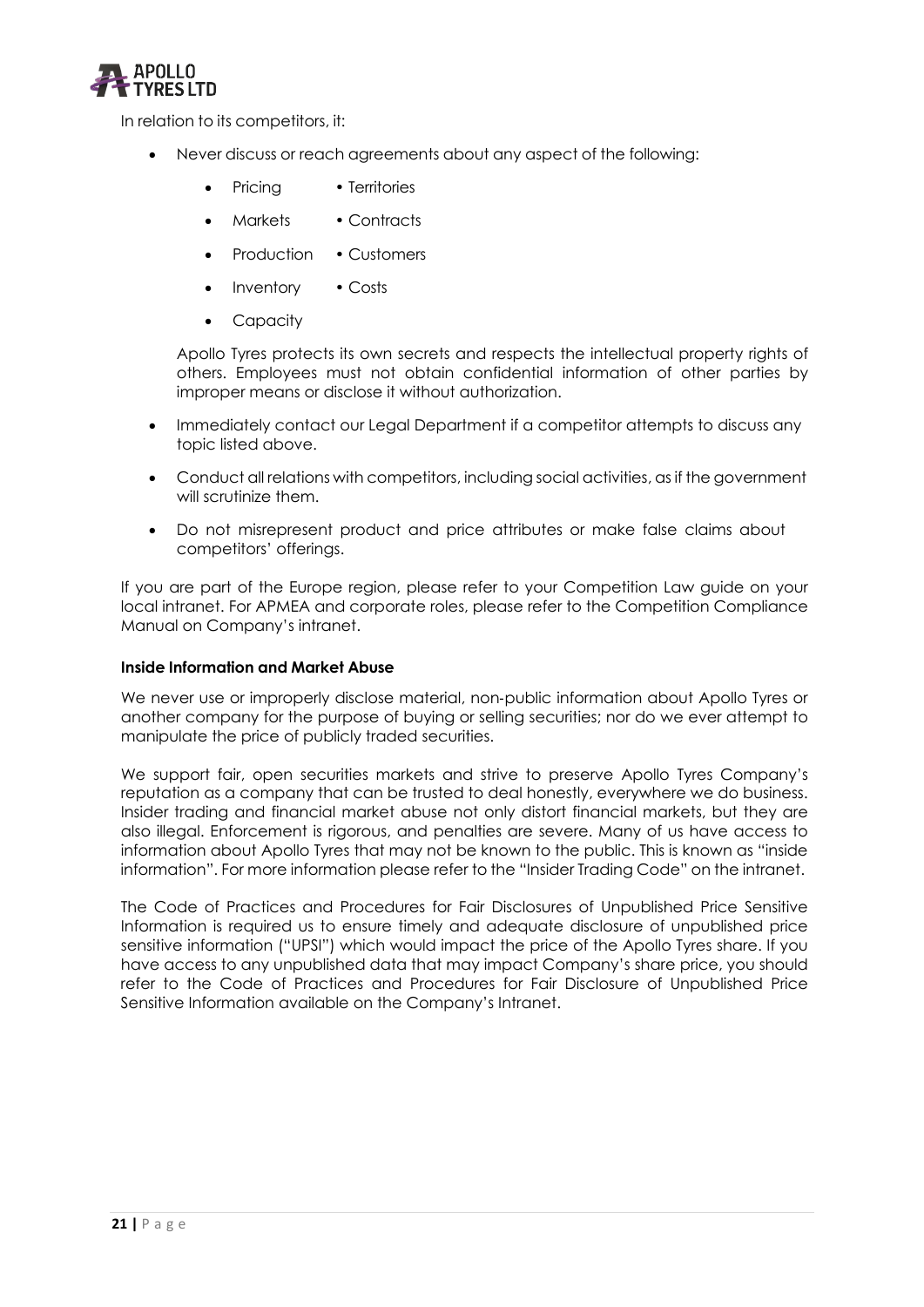

# <span id="page-21-0"></span>One Family

We create an inclusive culture that brings our people, partners, and communities together. We are committed to ensure all employees are treated with dignity and respect, all of their efforts are appreciated, and their potential is brought out to the fullest.

> We value and take pride in fellow Apolloites, respecting diverse views.

# **Valuing Diversity**

We value the diversity of the people with whom we work and the unique contributions they make. We have a long‐standing commitment to equal opportunity and intolerance of discrimination and harassment. We wish to provide facilities for the wellbeing of our employees including those with special needs. The basis for recruitment, hiring, placement, training, compensation, and advancement in the Company is qualifications, performance, skills, and experience. We actively engage and collaborate with colleagues, partners and communities together, to create a common vision. We celebrate oneness through building trusting relations, inclusive culture and passion towards common goals.

> We celebrate oneness through building trusting relations, inclusive culture and passion towards common goals.

# **Equal Opportunities**

We are committed to being an active equal opportunities employer, from recruitment and selection, through learning and development, performance management, and career development, right up to retirement. We treat everyone equally regardless of age, gender, gender reassignment, colour, ethnic or national origin, disability, hours of work, nationality, caste, religion, or belief, marital or civil partner status, disfigurement, political opinions or sexual orientation. or any other factor made unlawful by applicable laws and regulations.

We treat all colleagues with dignity and respect and expect colleagues to treat each other and our customers in the same way. We all have a responsibility not to support unfair behaviour by ignoring what is happening around us. It is the Company's policy to promote an environment free from discrimination, harassment, and victimisation where everyone will receive equal treatment. All decisions relating to employment practices will be objective, free from bias, and based solely on work criteria and individual merit. In every set of circumstances we aim to find the 'best fit' between personal requirements and business needs.

For colleagues who would like to raise a concern, please follow either your local complaints procedure or for more serious concerns, refer to the policy on Reporting of Breaches of the Code of Conduct (Annexure to this code). Your HR Business Partner will be able to provide you details.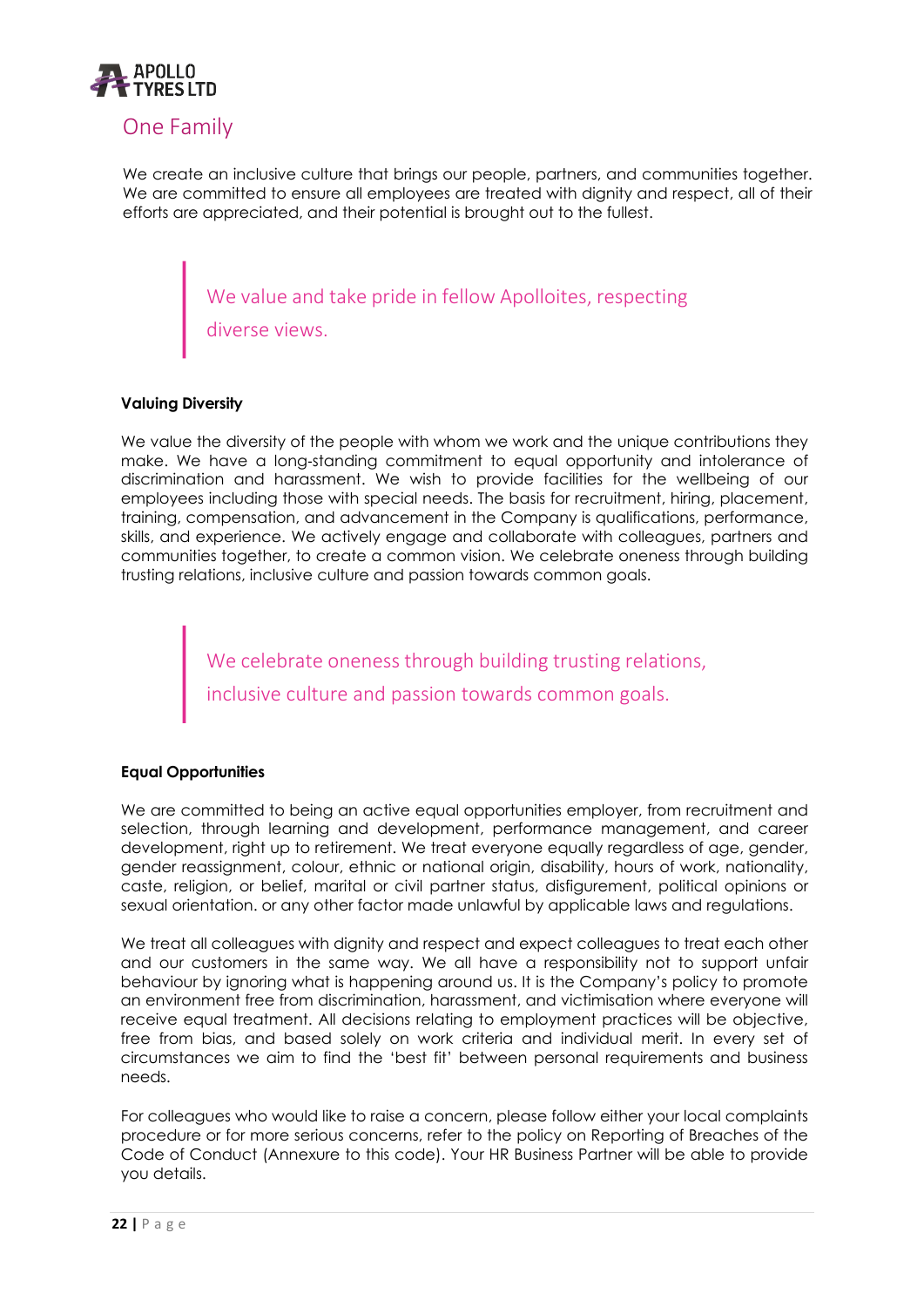

We trust and enable our colleagues to take responsible decisions in their sphere of work.

#### **Human Rights**

Apollo is committed to respecting human rights. We are working towards better identification, prevention, and mitigation of adverse human rights impacts resulting from or caused by our business activities.

We believe in the concept of "One Family" and the same is enshrined in our Values. We promote the awareness and realization of human rights across our value chain. We celebrate our oneness through building trusting relations, respect for diversity and passion towards common goals. For an example:

- You must know their colleagues as they would know a friend.
- You must encourage each other to lead a healthy lifestyle and balance work and personal life.
- You must value and take pride in fellow colleagues irrespective of their hierarchy, race, religion and gender.
- You must connect with each other as one team with one dream.

The Company's Human Rights Policy is available on the Company's Intranet.

#### **Workplace Security**

The Company is committed to maintaining a workplace that is free from violence, harassment, intimidation and other unsafe or disruptive conditions due to internal and external threats.

Security safeguards for employees are provided as needed and will be maintained with respect for employee privacy, safety and dignity.

A separate "Policy to prevent and deal with sexual harassment" has been formulated and is available on Company's intranet. The employees are required to adhere with the same in a strict manner.

#### **Child and Forced Labour**

We seek to conduct our business in a manner that respects the human rights and dignity of people. We wish to play a role in the elimination of human rights abuses such as child labour, human trafficking and forced labour. The Company does not hire child labour, forced labour or any form of involuntary labour, paid or unpaid. It prohibits the hiring of individuals that are under 18 years of age.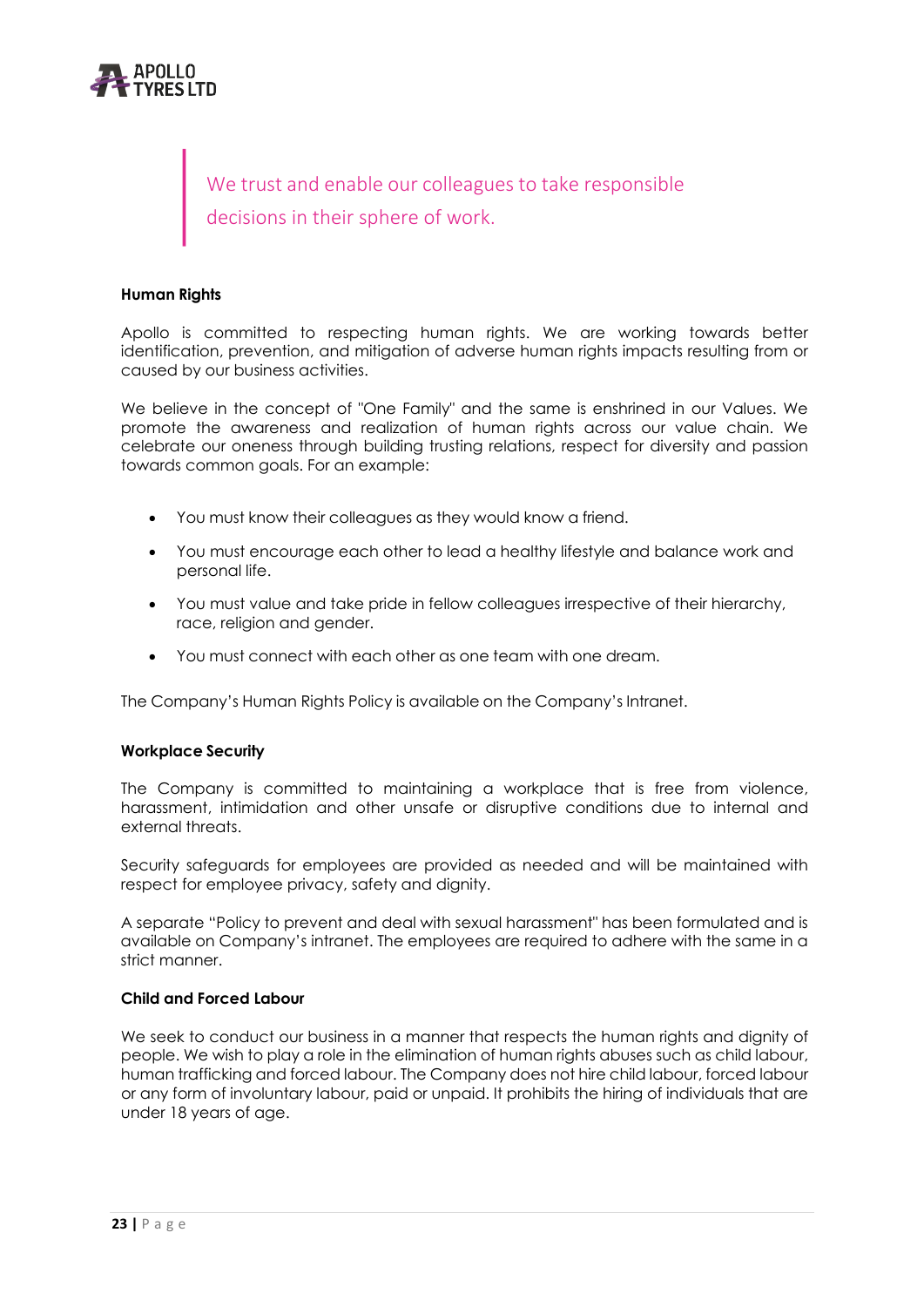

# **Compliance with International Labour Organisation (ILO) Standard's**

Across Apollo Tyres, we are committed to ensure that people are treated with dignity and respect.

The Company independently ensures that the following, identified as a part of fundamental rights at work by International Labour Organisation [ILO], are addressed while performing its activities:

- Freedom of association and collective bargaining.
- Elimination of all forms of forced or compulsory labour.
- Effective abolition of child labour.
- Elimination of discrimination regarding employment and occupation.

# **Freedom of Association and Collective Bargaining**

The Company respects its employees' right to freedom of association and participation without fear of reprisal, intimidation or harassment. Where employees are represented by a legally recognized union, we are committed to establishing a constructive dialogue with their freely chosen representatives. The Company is committed to bargaining in good faith with such representatives.

The Company respects the right of freedom of association, participation, collective bargaining and ensures all individuals impacted by the business have access to a grievance policy.

> We encourage each other to work-hard, play-hard and strike a healthy work life balance.

# **Encouraging Work life Balance for employees**

At Apollo Tyres, the requirement of maintaining work life balance of its employees is recognised and promoted. The Company ensures the timely payment of fair living wages to meet basic needs and economic security of the employees.

# **Training and Development**

Training and Development is of paramount importance at Apollo Tyres because it allows Apolloites to expand their knowledge base, acquire new skills, sharpen existing ones, perform better, increase productivity and become better leaders. Continuous efforts are being taken to improve the employee capabilities by offering functional training programmes that are focused on our business imperatives.

The Company ensures continuous skill and competence upgrading of all employees by providing access to necessary learning opportunities, on an equal and non-discriminatory basis. It promotes employees' morale and career development through enlightened human resource interventions.

> We actively engage and collaborate with colleagues, partners, and communities together, to create a common vision.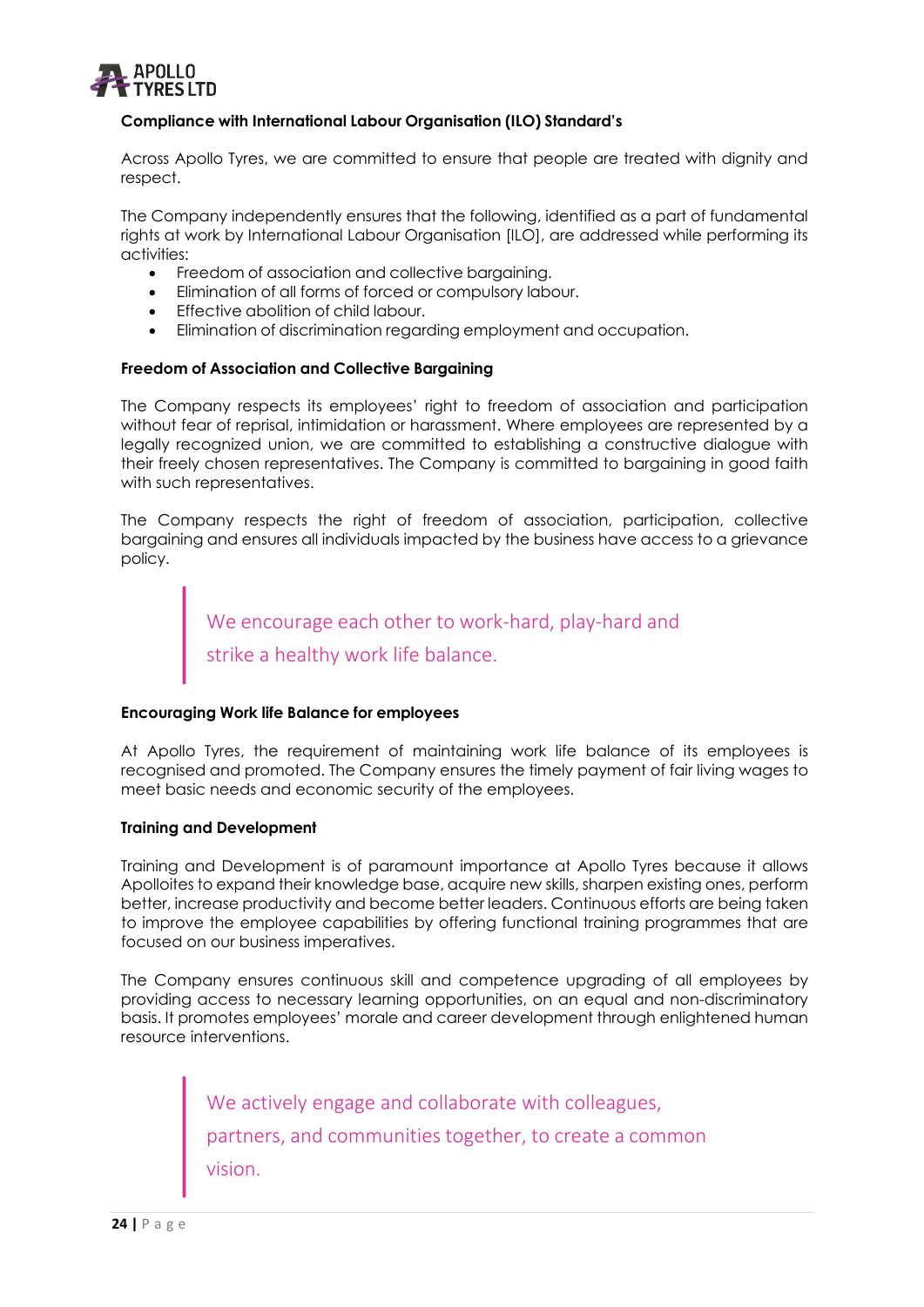

#### **1. What is "Reporting of Breaches of the Code of Conduct"?**

In this policy 'Reporting of Breaches of the Code of Conduct' means the reporting by employees of suspected misconduct, sexual harassment, illegal acts or failure to act within Apollo Tyres interests.

The aim of this Policy is to encourage employees and others who suspect misconduct / have serious concerns about any aspect of Apollo Tyres' work to come forward and voice those concerns.

Employees are often the first to realize that there may be something seriously wrong within Apollo Tyres. 'Reporting of Breaches of the Code of Conduct' is viewed by Apollo Tyres as a positive act that can make a valuable contribution to our efficiency and long-term success. It is not disloyal to colleagues or Apollo Tyres to speak up. We are committed to achieving the highest possible standards of conduct and the highest possible ethical standards in all of our businesses.

To help achieve these standards we encourage freedom of speech.

If you are considering raising a concern you should read this Policy first. It explains:

- The type of issues that can be raised
- How the person raising a concern will be protected from victimisation and harassment
- How to raise a concern, and
- What Apollo Tyres will do.

If you are unsure whether to use this Policy or want independent advice at any stage, you may contact your HR Business Partner (HRBP) or the Compliance Officer. Either your HRPB or the Compliance Officer can give you confidential advice on how to raise a concern about serious malpractice at work.

# **2. What is the aim of the Policy and when does it apply?**

#### **2.1. Aims of the Policy**

The Policy is designed to ensure that you can raise your concerns about wrongdoing or malpractice within Apollo Tyres without fear of victimisation, subsequent discrimination, disadvantage or dismissal.

It is also intended to encourage and enable you to raise serious concerns **within** Apollo Tyres rather than ignoring a problem.

It is a breach of the Code to fail to report a violation or suspected violation that employees know about or to refuse to cooperate with the investigation of a suspected violation.

This Policy aims to:

- Encourage you to feel confident in raising serious concerns at the earliest opportunity and to question and act upon concerns about practice
- Provide avenues for you to raise those concerns and receive feedback on any action taken
- Ensure that you receive a response to your concerns and that you are aware of how to pursue them if you are not satisfied
- Reassure you that you will be protected from possible reprisals or victimization if you have made any disclosure in good faith.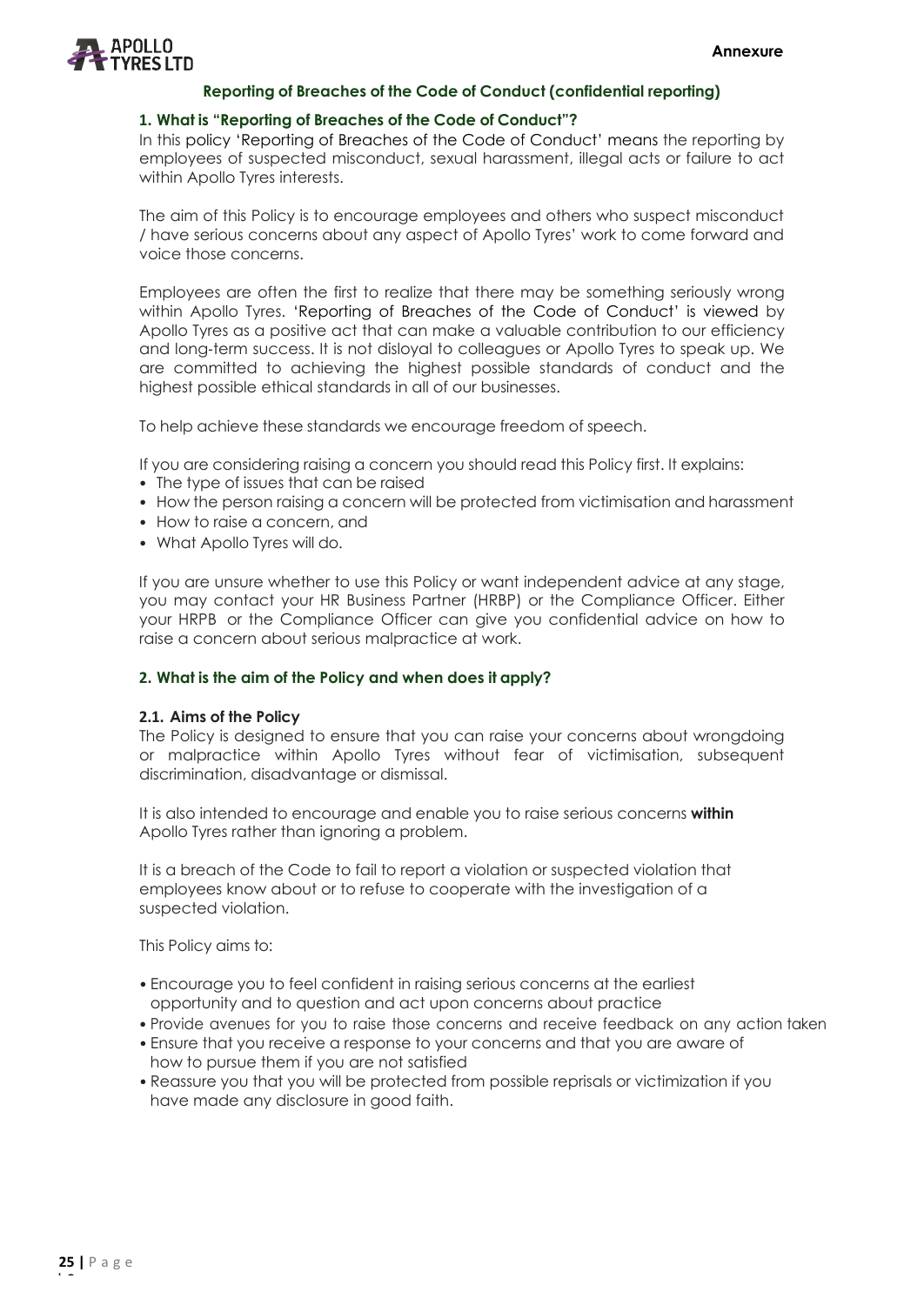

#### **2.2. Scope of this Policy**

**This Policy is intended to enable those who become aware of wrongdoing in Apollo Tyres affecting some other person or service, to report their concerns at the earliest opportunity so that they can be properly investigated.**

The Reporting of Breaches of the Code of Conduct Policy is not intended to replace existing procedures:

- If your concern relates to your own treatment as an employee, you should raise it under the existing grievance procedures
- If a customer has a concern about goods or services provided to him/her, it should be raised as a complaint to the Customer Service teams.

#### **2.3. Who can raise a concern under this Policy?**

The Policy applies to all:

- Employees of Apollo Tyres
- Employees of contractors working for Apollo Tyres, for example, agency staff, builders and drivers

## **2.4. What should be reported?**

Any serious concerns which has occurred within the last three months that about the conduct of officers or members of Apollo Tyres or others acting on behalf of Apollo Tyres that:

- Make you feel uncomfortable in terms of known standards
- Are not in keeping with Apollo Tyres Values and policies
- Fall below established standards of practice or proper behaviour.

These might relate to:

- Conduct which is an offence or a breach of the law (a criminal offence has been committed or failing to comply with any other legal obligation)
- Disclosures related to miscarriages of justice
- Racial, sexual, disability or other harassment or discrimination
- Health and safety of the public and/or other employees
- Damage to the environment
- Unauthorized use of funds or other assets
- Possible fraud and corruption
- Neglect or abuse of customers, or
- Other unethical conduct.

Note: This list is not exhaustive.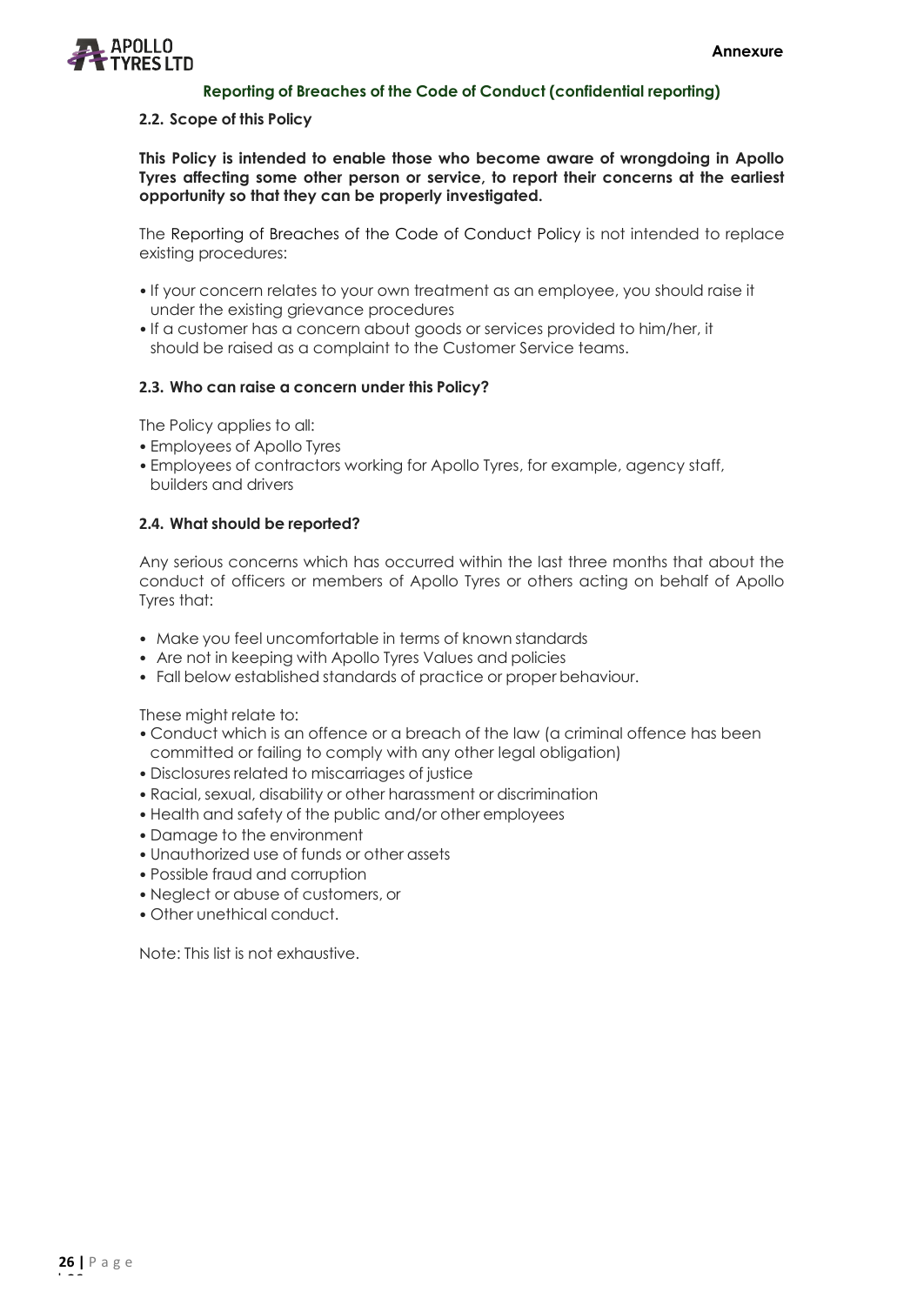

#### **3. Protecting the Person who has a concern**

## **3.1. Your rights**

This policy has been written to protect those making disclosures about certain matters of concern / suspicion of misconduct.

It is unlawful for Apollo Tyres to dismiss anyone or allow them to be victimised on the basis that they have made an appropriate lawful disclosure.

Rarely, a case might arise where it is the employee that has participated in the action causing concern. In such a case it is in the employee's interest to come into the open as soon as possible. Apollo Tyres cannot promise not to act against such an employee, but the fact that they came forward may be taken into account.

#### **3.2. Harassment or Victimisation**

Apollo Tyres is committed to good practice and high standards and to being supportive of you as an employee.

Apollo Tyres recognises that the decision to report a concern can be a difficult one to make. If you honestly and reasonably believe what you are saying is true, you should have nothing to fear because you will be doing your duty to your employer, your colleagues and those for whom you are providing a service.

Apollo Tyres will not tolerate any harassment or victimisation of a reporter (including informal pressures) and will take appropriate action to protect you when you raise a concern in good faith and any retaliation will be treated as a serious disciplinary offence that will be dealt with under the disciplinary rules and procedure.

#### **3.3. Support to you**

Throughout this process:

- You will be given full support from senior management
- Your concerns will be taken seriously, and
- Apollo Tyres will do all it can to help you throughout the investigation

If appropriate, Apollo Tyres will consider temporarily re‐deploying you for the period of the investigation.

For those who are not Apollo Tyres employees, Apollo Tyres will endeavour to provide appropriate advice and support wherever possible.

#### **3.4. Confidentiality**

All concerns will be treated in confidence and every effort will be made not to reveal your identity if that is your wish. If disciplinary or other proceedings follow the investigation, it may not be possible to take action as a result of your disclosure without your help, so you may be asked to come forward as a witness. If you agree to this, you will be offered advice and support.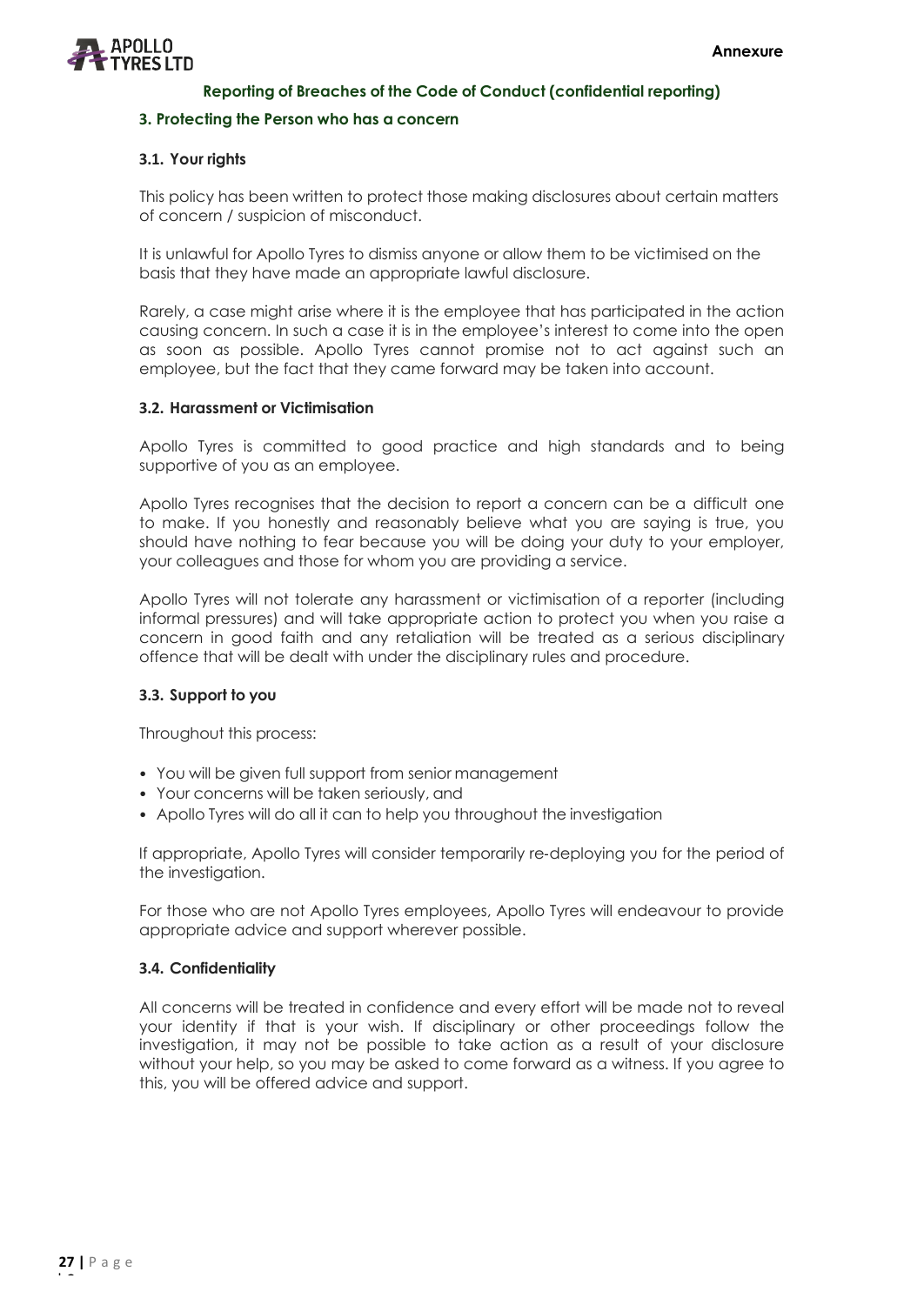

## **3.5. Anonymous Allegations**

This Policy encourages you to put your name and/or your contact details to your allegation whenever possible. If you do not tell us who you are it will be much more difficult for us to protect your position or to give you feedback. This policy is not ideally suited to concerns raised anonymously.

# **3.6. Untrue Allegations**

If you make an allegation in good faith and reasonably believing it to be true, but it is not confirmed by the investigation, Apollo Tyres will recognise your concern and you have nothing to fear. If however, you make an allegation frivolously, maliciously or for personal gain, appropriate action that could include disciplinary action may be taken.

#### **4. Raising a Concern**

#### **4.1. Who should you raise your concern with?**

This will depend on the seriousness and sensitivity of the issues involved and who is suspected of the wrongdoing. You should normally raise any concerns with:

- Your Line Manager
- The HR Business Partner (HRBP) for your business area/region

If, exceptionally, the concern is more serious you can put your disclosure in writing, via email to:

• **[coc.report@apollotyres.com](mailto:coc.report@apollotyres.com)**

If the disclosure is about the Vice Chairman & Managing Director of Apollo Tyres your concern should be raised with the Chairman of Apollo Tyres who will decide how the investigation will proceed. This may include external investigation.

#### **4.2. The special role of your HRBP**

If you are unsure if there has been wrongdoing, you can contact your HRBP to seek their support. HRBPs are there to:

- Be a confidential resource for you to talk to
- Listen to your complaint
- Consider your complaint in an empathetic way
- Obtain any policy clarification you may need
- Explore options with you on finding a way forward which you would be comfortable with
- Give you access to others who may be able to help you
- Recommend if you should directly report the disclosure to the [coc.report@apollotyres.com](mailto:coc.report@apollotyres.com) email.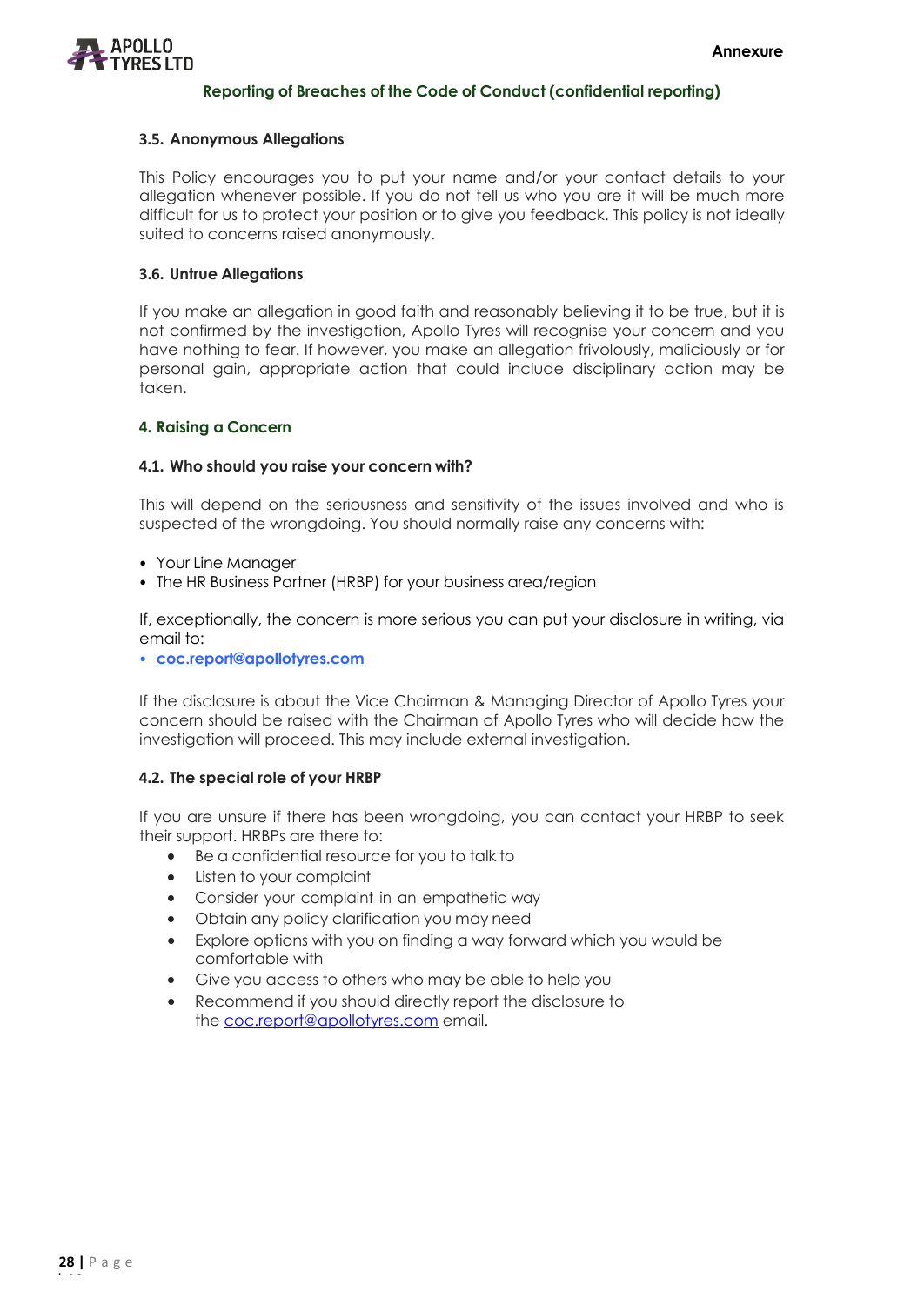

#### **4.3 How to raise a concern**

You may raise your informal concern by telephone, in person or in writing to your HRBP. If, exceptionally, the concern is more serious you can put your disclosure in writing, via email to:

• **[coc.report@apollotyres.com](mailto:coc.report@apollotyres.com)**

The earlier you express your concern, the easier it is to take action. You will need to provide the following information:

- The nature of your concern and why you believe it to be true
- The background and history of the concern (giving relevant dates)

Although you are not expected to prove beyond doubt the truth of your suspicion, you will need to demonstrate to the person contacted that you have a genuine concern relating to suspected wrongdoing or malpractice within Apollo Tyres and there are reasonable grounds for your concern.

You may wish to consider discussing your concern with your HRBP first and you may find it easier to raise the matter if there are two (or more) of you who have had the same experience or concerns.

If you are a member of a Trade Union, you may invite your trade union, professional association representative or a friend to be support during any meetings or interviews in connection with the concerns you have raised.

#### **5. What Apollo Tyres will do**

Apollo Tyres will respond to your concerns as quickly as possible. Do not forget that testing your concerns is not the same as either accepting or rejecting them.

The overriding principle for Apollo Tyres will be the public interest. In order to be fair to all employees, including those who may be wrongly or mistakenly accused, initial enquiries will be made to decide whether an investigation is appropriate and, if so, what form it should take.

The investigation may need to be carried out under terms of strict confidentiality, i.e. by not informing the subject of the complaint until (or if) it becomes necessary to do so.

In certain cases however, such as allegations of ill treatment of others, suspension from work may have to be considered immediately. Protection of others is paramount in all cases.

Where appropriate, the matters raised may:

- Be investigated by management, internal audit, or through the disciplinary process
- Be referred to the external auditor
- Be referred and put through established protection/abuse procedures
- Form the subject of an independent inquiry

Within 2 working days of a concern being raised, the person investigating your concern will write to you: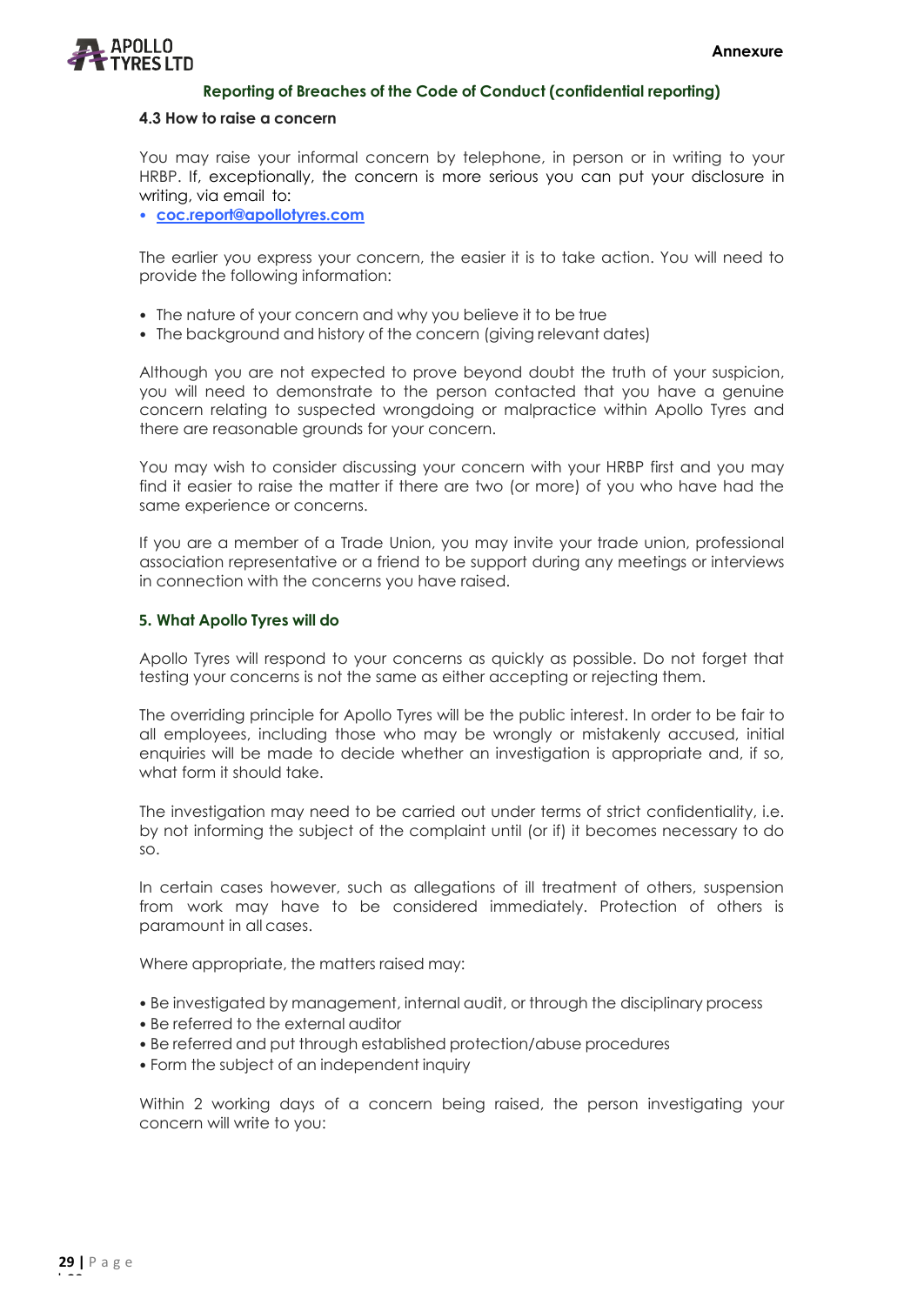

- Acknowledging that the concern has been received
- Indicating how Apollo Tyres proposes to deal with the matter
- Supplying you with information on staff support mechanisms
- Telling you whether further investigations will take place and if not, why not.

The amount of contact between you and the officer considering the issue will depend on the nature of the matters raised, the potential difficulties involved and the clarity of your information. It is likely that you will be interviewed to ensure that your disclosure is fully understood.

Any meeting can be arranged away from your workplace, if you wish, and a union or professional association representative or somebody else may accompany you in support.

Apollo Tyres will do what it can to minimise any difficulties that you may experience as a result of raising a concern. For instance, if you are asked to give evidence in criminal or disciplinary proceedings, Apollo Tyres will arrange for you to receive appropriate advice and support.

You need to be assured that your disclosure has been properly addressed. Unless there are any legal reasons why this cannot be done, you will be kept informed of the progress and outcome of any investigation.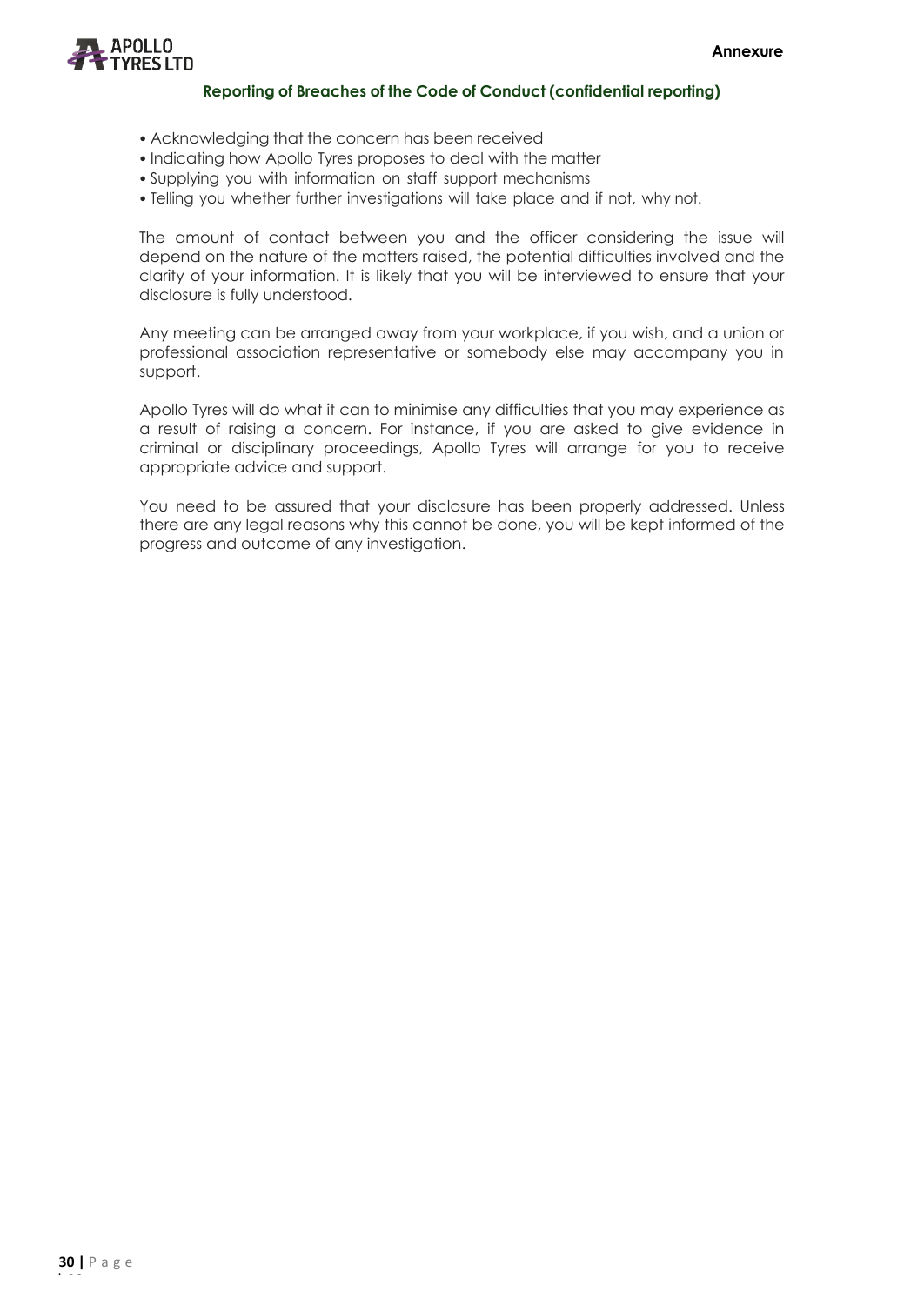

The Formal Reporting Process

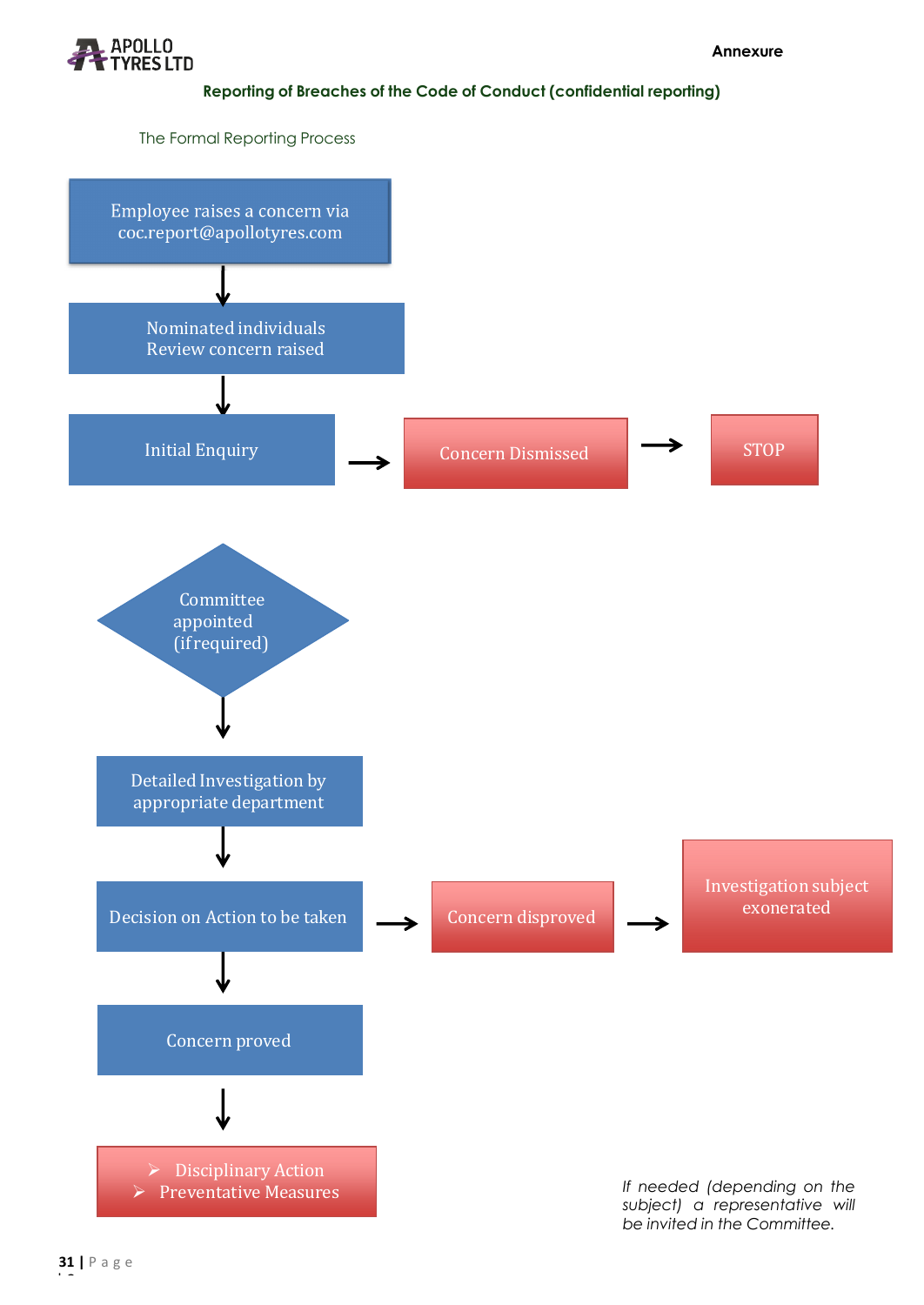

#### **6. How the Matter can be taken further**

This Policy is intended to provide you with an avenue within Apollo Tyres to raise concerns. Apollo Tyres hopes you will be satisfied with any action taken. If you are not, and you feel it is right to take the matter outside Apollo Tyres, please either contact the relevant body prescribed by your local legislation or the [coc.report@apollotyres.com](mailto:coc.report@apollotyres.com) email, where the Nominated Individual will be able to give you advice.

If you raise concerns **outside** Apollo Tyres you should ensure that it is to one of these prescribed contacts (For entities based in Netherlands, concern shall be raised at [compliancetoavbv@damste.nl\)](mailto:compliancetoavbv@damste.nl). A public disclosure to anyone else could take you outside the protection of this Policy and any additional local legislation.

You should not disclose information that is confidential to Apollo Tyres or to anyone else, such as a client or contractor of Apollo Tyres, except to those included in the list of prescribed contacts (For entities based in Netherlands, concern shall be raised at [compliancetoavbv@damste.nl\)](mailto:compliancetoavbv@damste.nl).

This Policy **does not** prevent you from taking your own legal advice.

#### **7. Review of the Policy**

The relevant Board's Committee of Apollo Tyres will review this Policy. For entities based in Netherlands, the works council will be consulted for positive advice.

#### **8. Corporate Recording and Monitoring**

On a quarterly basis, ahead of the relevant meeting of Board or its Committee, the Nominated Individuals will report to the Compliance Officer the register of complaints received on a 'no complainant names' basis to protect their identity. The Compliance Officer may report the findings to the Board or its Committees as may be appropriate. For entities based in Netherlands, the works council will be informed on an annual basis about the register in their area of responsibility.

The corporate register may be made available for inspection by internal and external audit, after removing any confidential details.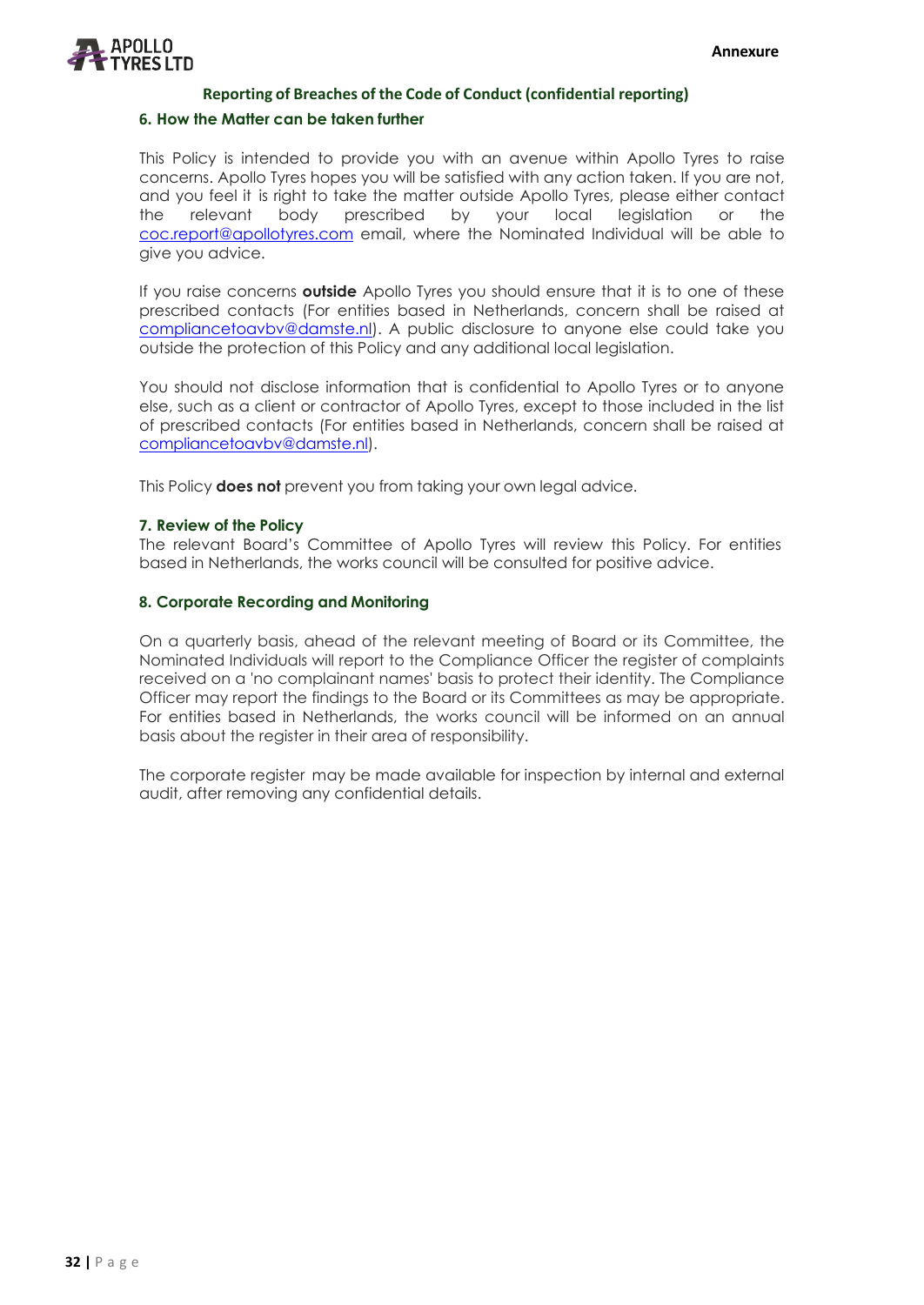

#### **Questions and Answers**

#### **1. What is a "person who has a concern"?**

You're a "person who has a concern" if you are a worker and you report certain types of wrongdoing. This will usually be something you've seen at work ‐ though not always.

The wrongdoing you disclose must be in the public interest.

As a "person who has a concern" you're protected by law ‐ you shouldn't be treated unfairly or lose your job because you have a concern about a potential breach of the Code of Conduct.

You can raise your concern at any time about an incident that happened in the past (within the last three months), is happening now, or you believe will happen in the near future.

#### **2. Who is protected by this policy and the law**

You're protected if the following applies:

- Employees of Apollo Tyres
- Employees of contractors working for Apollo Tyres, for example, agency staff, builders and drivers
- Employees of suppliers
- Those providing services under a contract or other agreement with Apollo Tyres in their own premises, and
- Voluntary workers working with Apollo Tyres

#### **3. Complaints that count as a person who has a concern**

You're protected if you report any of the following:

- A criminal offence, e.g. fraud
- Someone's health and safety is in danger
- Risk or actual damage to the environment
- A miscarriage of justice
- The company is breaking the law, e.g. doesn't have the right insurance
- You believe someone is covering up wrongdoing
- Sexual harassment
- Discrimination

#### **4. Complaints that don't count as concern**

Personal grievances (e.g. bullying) aren't covered by the same laws that protect those who are reporting a breech in the Code of Conduct. Report these under our grievance policy.

#### **5. Who to tell and what to expect**

You can tell us – this is our reporting of breaches of the code of conduct policy that tells you what to expect if you report your concern to us. There are other options if you don't want to report your concern to us directly, you can get legal advice from a lawyer, or tell a prescribed person or body e.g. if you are a member of a Company recognised trade union, you may be able to advise them.

If you tell a prescribed person or body, it must be one that deals with the issue you're raising.

#### **6. Making your claim anonymously or confidentially**

You can tell us or email the [coc.report@apollotyres.com](mailto:coc.report@apollotyres.com) anonymously but we may not be